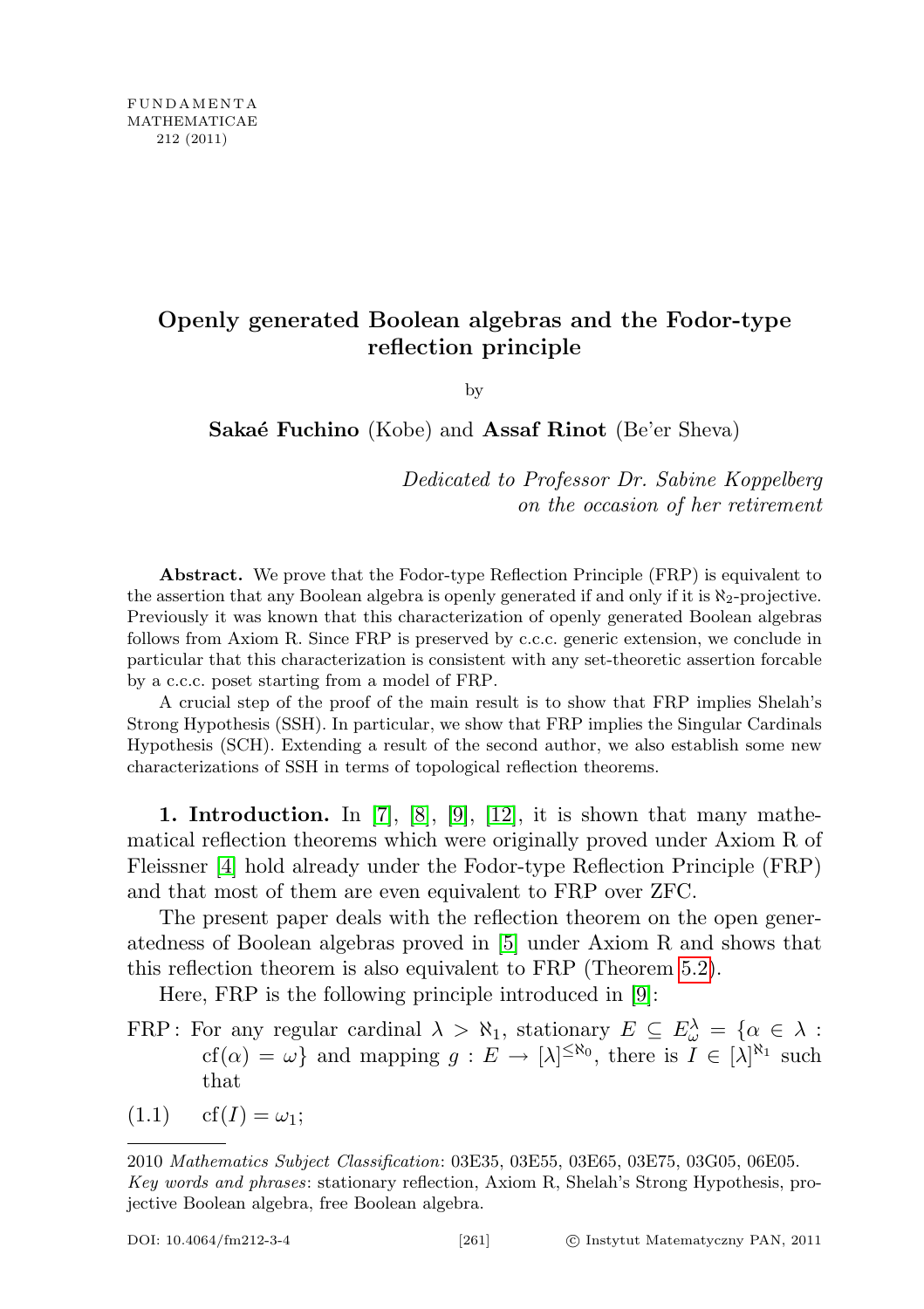- <span id="page-1-1"></span> $(1.2)$  g( $\alpha$ )  $\subset I$  for all  $\alpha \in I \cap E$ ;
- <span id="page-1-0"></span>(1.3) for any regressive  $f : E \cap I \to \lambda$  such that  $f(\alpha) \in g(\alpha)$  for all  $\alpha \in E \cap I$ , there is  $\xi^* < \lambda$  such that  $f^{-1}$ <sup>n</sup> $\{\xi^*\}$  is stationary in  $sup(I).$

In Fuchino et al. [\[9\]](#page-22-0), it is shown that FRP follows from RP (see below for the definition of this principle). Since RP trivially follows from Axiom R, FRP is also a consequence of Axiom R.

In contrast to RP which implies that the size of the continuum is less than or equal to  $\aleph_2$  (S. Todorčević, see e.g. Theorem 37.18 in [\[14\]](#page-22-2)), FRP does not put any restriction on the size of the continuum since FRP is preserved by c.c.c. generic extension ([\[9\]](#page-22-0)).

RP and Axiom R are the principles defined as follows:

- RP: For any cardinal  $\lambda$  of cofinality  $>\omega_1$  and stationary  $S \subseteq [\lambda]^{\aleph_0}$ , there is an  $I \in [\lambda]^{\aleph_1}$  such that
- $(1.4) \quad \omega_1 \subset I$ ;
- $(1.5)$  cf $(I) = \omega_1;$

 $(1.6)$   $S \cap [I]^{\aleph_0}$  is stationary in  $[I]^{\aleph_0}$ .

 $\mathcal{T} \subseteq [X]^{\aleph_1}$  for an uncountable set X is said to be  $\omega_1$ -club (or tight and unbounded in Fleissner's terminology in [\[4\]](#page-21-2)) if

- (1.7)  $\mathcal T$  is cofinal in  $[X]^{\aleph_1}$  with respect to  $\subseteq$ ;
- (1.8) for any increasing chain  $\langle I_{\alpha} : \alpha < \omega_1 \rangle$  in T of length  $\omega_1$ , we have  $\bigcup_{\alpha<\omega_1}I_\alpha\in\mathcal{T}.$

Axiom R: For any uncountable cardinal  $\lambda$  and stationary  $S \subseteq [\lambda]^{\aleph_0}$  and  $\omega_1$ -club  $\mathcal{T} \subseteq [\lambda]^{\aleph_1}$ , there is  $I \in \mathcal{T}$  such that  $S \cap [I]^{\aleph_0}$  is stationary in  $[I]^{\aleph_0}$ .

R. E. Beaudoin [\[1\]](#page-21-5) proved that Axiom R follows from  $MA^{+}(\sigma$ -closed). It is easy to see that Axiom R implies RP. It is also easy to see that FRP implies the stationary sets of ordinals version of the reflection principles which we denote ORP:

ORP: For any cardinal  $\lambda$  of cofinality  $>\omega_1$  and stationary  $S \subseteq E_\omega^\lambda$  there is  $a \delta \in E_{\omega_1}^{\lambda} = \{ \alpha < \lambda : cf(\alpha) = \omega_1 \}$  such that  $S \cap \delta$  is stationary in  $\delta$ .

By the remarks above and by results from [\[9\]](#page-22-0) and [\[12\]](#page-22-1), the axioms mentioned above can be put together in the following diagram:

 $MM \Rightarrow MA^+(\sigma\text{-closed}) \Rightarrow Axiom R \Rightarrow RP \stackrel{\#}{\Rightarrow} FRP \stackrel{\#}{\Rightarrow} ORP$ 

<span id="page-1-2"></span>FRP is equivalent to its apparent strengthening obtained when the phrase "there is  $I \in [\lambda]^{\aleph_1}$ " is replaced by "there are stationarily many  $I \in [\lambda]^{\aleph_1 \nu}$ :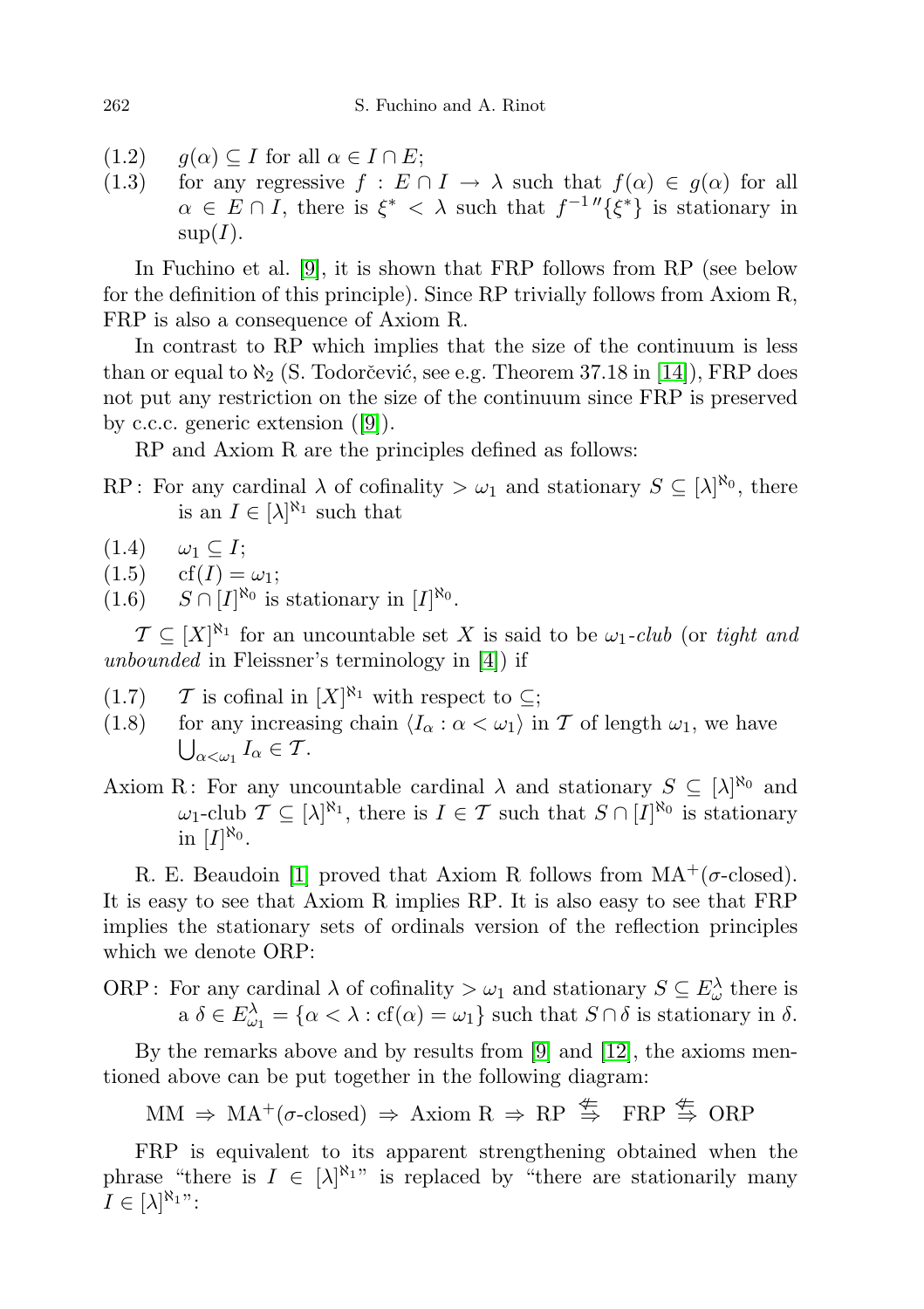LEMMA 1.1. Assume FRP. Suppose  $\lambda > \aleph_1$  is a regular cardinal. Then,  ${\it for\ any\ mapping}\ g: E \to [\lambda]^{\leq \aleph_0} \ \ on\ a\ stationary\ E \subseteq E^\lambda_\omega \ {\it and\ club}\ {\cal C} \subseteq [\lambda]^{\aleph_1},$ there is  $I \in \mathcal{C}$  such that I together with E and g satisfies [\(1.1\)](#page-0-0)–[\(1.3\)](#page-1-0).

*Proof.* Suppose that  $\lambda$ , E, g, C are as above. Let sk<sub>M</sub> be the canonical Skolem-hull operator on  $\mathcal{M} = \langle \mathcal{H}(\theta), \in, g, \mathcal{C}, \ldots, \preceq \rangle$  for a sufficiently large regular cardinal  $\theta$  and a well-ordering  $\leq$  on  $\mathcal{H}(\theta)$ . Let  $C^* = \{ \alpha < \lambda :$  $\omega_1 < \alpha$ , sk $\mathcal{M}(\alpha) \cap \lambda = \alpha$  and let  $h : \lambda \to \lambda$  be defined by  $h(\alpha) =$  $\min ((E \cap C^*) \setminus \alpha)$  for  $\alpha \in \lambda$ .

<span id="page-2-0"></span>Now, let  $g' : E \to [\lambda]^{\leq \aleph_0}$  be defined by

(1.9) 
$$
g'(\alpha) = g(\alpha) \cup \{h(\alpha)\}\
$$

for  $\alpha \in S$ . By FRP, there is  $I_0 \in [\lambda]^{\aleph_1}$  such that  $\langle I_0, E, g' \rangle \models (1.1)$  $\langle I_0, E, g' \rangle \models (1.1)$ – $(1.3)$ . Then, by [\(1.9\)](#page-2-0), and since  $C^*$  is closed, we have  $\sup(I_0) \in C^*$ . Let  $I \in [\lambda]^{N_1}$ be such that  $I_0 \cup \omega_1 \subseteq I \subseteq \text{sup}(I_0)$  and  $sk_{\mathcal{M}}(I) \cap \lambda = I$ . Then  $I \in \mathcal{C}$  since  $I = \bigcup (C \cap sk_{\mathcal{M}}(I))$  by  $\omega_1 \subseteq sk_{\mathcal{M}}(I)$  and elementarity. Clearly I together with E and g satisfies  $(1.1)$ – $(1.3)$ .

For an uncountable set X, a filtration of X is a continuously  $\subseteq$ -increasing sequence  $\langle X_\alpha : \alpha < \delta \rangle$  of subsets of X such that  $\delta = \text{cf}(|X|), |X_\alpha| < |X|$  for all  $\alpha < \delta$  and  $\bigcup_{\alpha < \delta} X_{\alpha} = X$ . If X is an algebraic structure we also assume that all  $X_{\alpha}$ ,  $\alpha < \delta$ , are subalgebras of X.

The following fact was proved in Fuchino et al. [\[9\]](#page-22-0).

<span id="page-2-1"></span>LEMMA 1.2 (see the proof of Lemma 2.4 in [\[9\]](#page-22-0)). Suppose that  $\lambda$ , E, g are as in the definition of FRP, and  $I \in [\lambda]^{\aleph_1}$ , together with these E and g, satisfies [\(1.1\)](#page-0-0)–[\(1.3\)](#page-1-0). Then, for any filtration  $\langle I_{\alpha} : \alpha < \omega_1 \rangle$  of I, the set

 $\{\alpha < \omega_1 : \sup(I_\alpha) \in I \text{ and } g(\sup(I_\alpha)) \cap \sup(I_\alpha) \subseteq I_\alpha\}$ 

is stationary in  $\omega_1$ .

Our notation and conventions on Boolean algebras are quite standard and follow closely S. Koppelberg [\[15\]](#page-22-3). In particular, a Boolean algebra B is thought to be an algebraic structure  $B = \langle B, +, -, \cdot, 0, 1 \rangle$  satisfying the usual axiom of Boolean algebras with the partial ordering  $\leq_B$  (or simply  $\leq$ if it is clear which B is meant) defined by  $a \leq_B b \Leftrightarrow a \cdot b = a \ (\Leftrightarrow a+b=b)$ .

For a Boolean algebra B, let  $B^+ = B \setminus \{0\}$ . A set  $X \subseteq B^+$  is pairwise disjoint if  $x \cdot y = 0$  for any distinct  $x, y \in X$ . Recall that a Boolean algebra  $B$  is said to satisfy the *c.c.c.* (countable chain condition) if every pairwise disjoint  $X \subseteq B^+$  is countable.

For Boolean algebras A and B, we write  $A \leq B$  to denote that A is a subalgebra of B. The subalgebra A is relatively complete (notation:  $A \leq_{\text{rc}} B$ ) if  $A \leq B$  and, for any  $b \in B$ ,  $p^A(b) = \sum_A^A A[b]$  exists, where  $A[b]$  denotes the ideal  $\{a \in A : a \leq b\}$  on A;  $p^{A}(b)$  is called the *lower projection* of b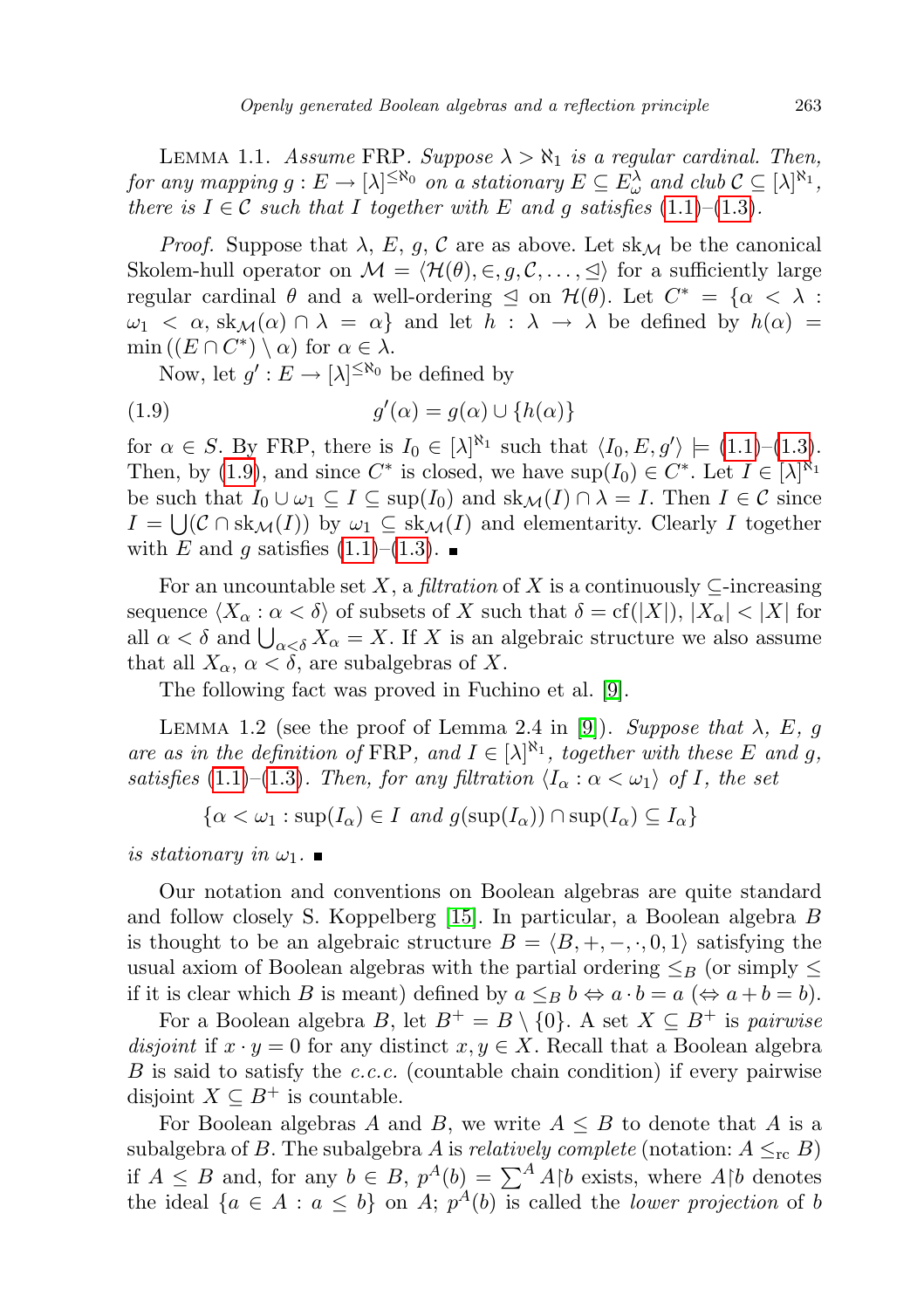on A. If  $A \leq_{\text{rc}} B$ , the upper projection  $q^A(b)$  of  $b \in B$  on A defined by  $q^A(b) = -p^A(-b)$  is the smallest element of the filter  $A \uparrow b = \{a \in A : b \leq a\}$ on A. To prove that  $A \leq_{\text{rc}} B$ , it is clearly enough to show that all  $b \in B$ have their upper projection  $q^A(b)$ .

If  $A \leq B$  but A is not a relatively complete subalgebra of B, we write  $A \leq_{\text{nc}} B$ . If  $A \leq B$ , we have  $A \leq_{\text{nc}} B$  if and only if there is a  $b \in B$  which has no lower projection on A (i.e. the ideal  $A\uparrow b$  is not generated by a single element).

 $A \leq B$  is a  $\sigma$ -subalgebra of B (notation:  $A \leq_{\sigma} B$ ) if, for all  $b \in B$ , the ideal  $A\upharpoonright b$  on A is generated by countably many elements of  $A\upharpoonright b$ .

For Boolean algebras A and B,  $A \oplus B$  denotes their free product. Note that A and B are identified canonically with subalgebras of  $A \oplus B$  and we have  $A \leq_{\text{rc}} A \oplus B$ ,  $B \leq_{\text{rc}} A \oplus B$  with respect to this identification.

A Boolean algebra  $B$  is *projective* if, for any Boolean algebras  $A$  and  $C$ , Boolean homomorphism  $\varphi : B \to A$  and surjective Boolean homomorphism  $\psi: C \to A$ , there is a unique Boolean homomorphism  $\eta: B \to C$  such that  $\varphi = \psi \circ \eta$ .



<span id="page-3-0"></span>THEOREM 1.3 (R. Haydon, S. Koppelberg, see [\[16\]](#page-22-4)). For a Boolean algebra B, the following are equivalent:

- (a) B is projective.
- (b)  $B \oplus Fr(\kappa)$  is free for some large enough  $\kappa$ .
- (c) There is a continuously increasing chain  $\langle B_{\alpha} : \alpha < \rho \rangle$  of subalgebras of B such that  $\bigcup_{\alpha < \rho} B_{\alpha} = B$ ,  $B_0$  is countable,  $B_{\alpha+1}$  is countably generated over  $B_{\alpha}$  and  $B_{\alpha} \leq_{\text{rc}} B$  for all  $\alpha < \rho$ .

Note that it follows from (b) above that every projective Boolean algebra satisfies the c.c.c.

A Boolean algebra  $B$  is *openly generated* (or *rc-filtered* in the terminology of L. Heindorf and L. B. Shapiro [\[13\]](#page-22-5)) if  $\{A \in [B]^{\aleph_0} : A \leq_{\text{rc}} B\}$  contains a club subset of  $[B]^{\aleph_0}$ . The notion of open generatedness was originally studied by E. V. Shchepin in the context of topological spaces. L. Heindorf then translated this notion into the context of Boolean algebras via Stone duality. See [\[13\]](#page-22-5) for more historical details.

The following can be obtained immediately from the definition of open generatedness and Theorem 1.3.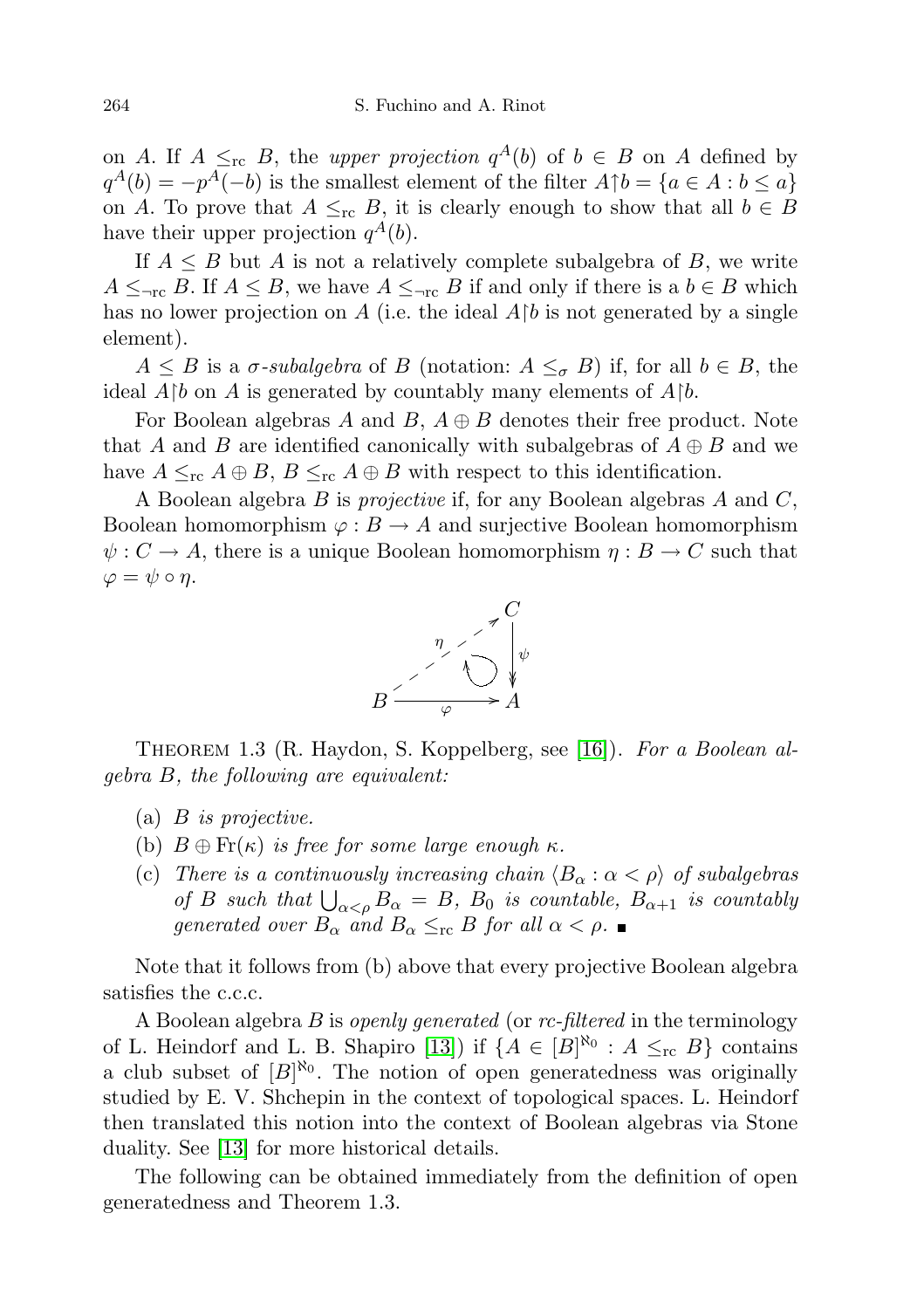<span id="page-4-0"></span>LEMMA 1.4.

- (1) If a Boolean algebra B is openly generated and  $|B| \leq \aleph_1$ , then B is projective.
- (2) A Boolean algebra B is openly generated if and only if, for any  $\sigma$ closed p.o.  $\mathbb P$  forcing |B| to be less than or equal to  $\aleph_1$ , we have  $\models_{\mathbb{P}} "B \text{ is projective".}$
- (3) If a Boolean algebra B is projective then B is openly generated.
- (4) An openly generated Boolean algebra B satisfies the c.c.c.  $\blacksquare$

Let  $\kappa$  be a cardinal and P a property of a Boolean algebra. A Boolean algebra B is said to be  $\kappa$ -P if the set

 $\{C \in [B]^{<\kappa} : C \leq B \text{ and } C \text{ satisfies } P\}$ 

contains a club subset of  $[B]^{<\kappa}$ .

By Lemma  $1.4(1) \& (3)$ , we obtain:

LEMMA 1.5. A Boolean algebra B is  $\aleph_2$ -projective if and only if B is  $\aleph_2$ -openly generated.

Our main theorem can now be formulated as follows:

<span id="page-4-1"></span>THEOREM 1.6. Assume FRP. Then, for any Boolean algebra B, the following are equivalent:

- (a) B is openly generated.
- (b) B is  $\aleph_2$ -projective (i.e.  $\aleph_2$ -openly generated).

We shall prove this theorem in Section [4.](#page-17-0) The proof of Theorem [1.6](#page-4-1) uses the fact that FRP implies Shelah's Strong Hypothesis (SSH). This fact is established in the following Section [2.](#page-5-0) In continuation of Rinot [\[17\]](#page-22-6), we also give some new characterizations of SSH in terms of topological reflection theorems.

In Section [3,](#page-11-0) we give a fairly self-contained exposition of (mostly already known) results on openly generated and  $\aleph_2$ -openly generated Boolean algebras which we need in the proof of Theorem [1.6.](#page-4-1)

The assertion of Theorem 1.6 was proved first under  $MA^{+}(\sigma$ -closed) by the first author in [\[5\]](#page-21-3). Qi Feng then pointed out that almost the same proof can be applied to prove the assertion under Axiom R (see also Fuchino [\[6\]](#page-21-6)).

On the other hand, the proof of Theorem [1.6](#page-4-1) is not a straightforward modification of the proof under Axiom R in [\[5\]](#page-21-3). This is partially due to the fact that FRP cannot handle the reflection on any singular cardinal  $\lambda$  (see Lemma 2.2 in [\[9\]](#page-22-0)). But, even for regular  $\lambda > \aleph_1$ , it appears that we need some more algebraic tools (some being proved under SSH) from Section [3.](#page-11-0)

In [\[5\]](#page-21-3), a counterexample to the assertion of Theorem [1.6](#page-4-1) was constructed under the existence of a non-reflecting stationary set  $S \subseteq E_{\omega}^{\kappa}$  for some regular cardinal  $\kappa$ . This means that the assertion of Theorem [1.6](#page-4-1) implies ORP. In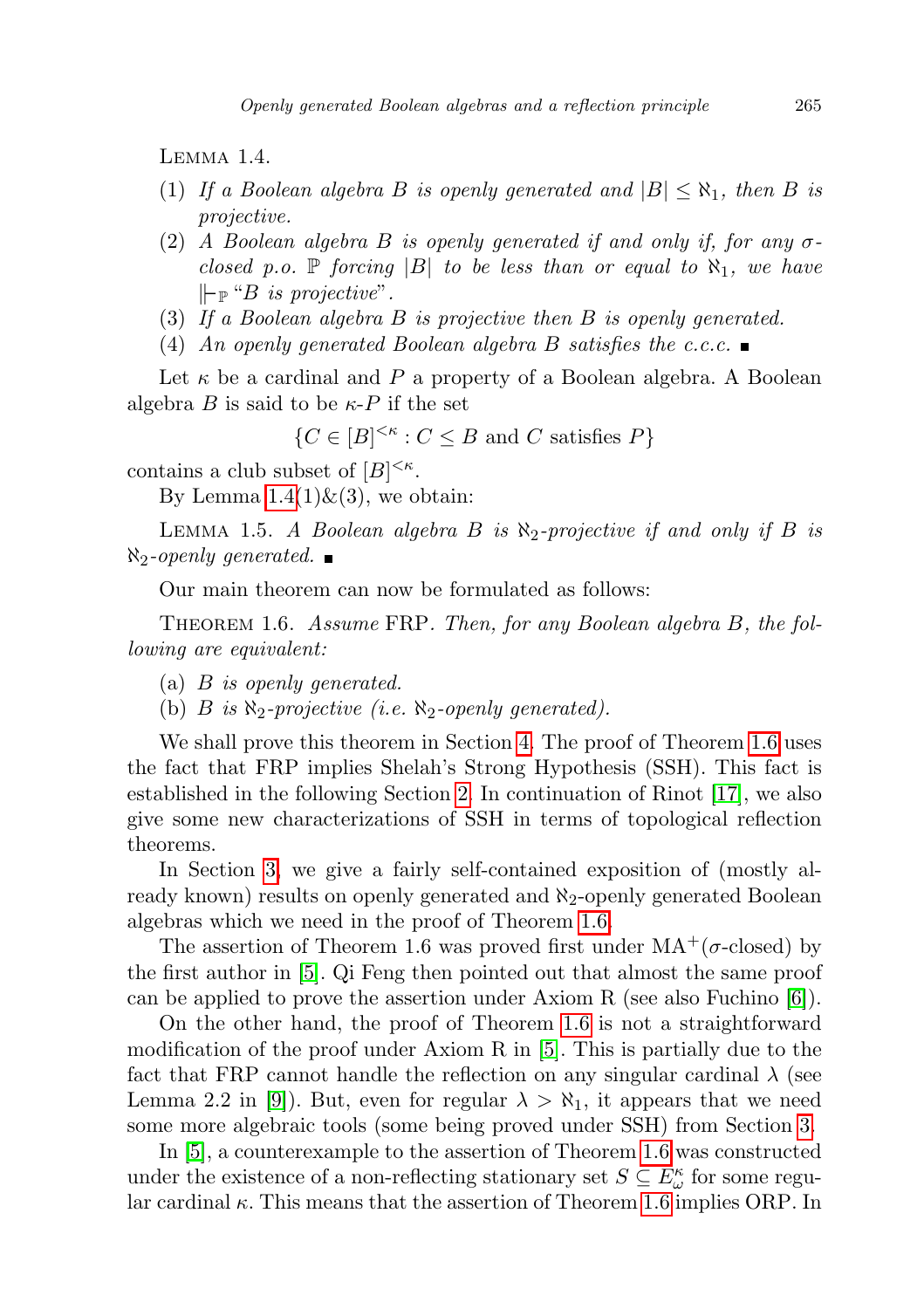Section [5,](#page-19-0) we construct a counterexample to the assertion of Theorem [1.6](#page-4-1) under the existence of an almost essentially disjoint ladder system  $g: S \to [\kappa]^{\aleph_0}$ for a regular cardinal  $\kappa$  and a stationary  $S \subseteq E^{\kappa}_{\omega}$ . In Fuchino et al. [\[12\]](#page-22-1), it is proved that the existence of such a ladder system is equivalent to the negation of FRP. Thus, this construction shows that the assertion of Theorem [1.6](#page-4-1) implies FRP and hence it is equivalent to FRP over ZFC (Theorem [5.2\)](#page-21-4).

<span id="page-5-0"></span>2. FRP implies Shelah's Strong Hypothesis. In light of previous work showing that the Singular Cardinal Hypothesis (SCH) follows from diverse reflection principles (see e.g.  $[20]$ – $[23]$ ), it seems natural to ask if FRP also implies SCH.

However, in contrast to the principles considered in the papers cited above, FRP does not imply that the continuum is very small. Hence the right question to ask here seems to be whether FRP implies Shelah's Strong Hypothesis (SSH). Note that SCH and SSH become equivalent under  $2^{\aleph_0} < \aleph_\omega$ (see Theorem [2.1](#page-5-1) and [\(2.2\)](#page-5-2) below).

In this section, we shall give the positive answer to the latter question. Of course the positive answer to the former question follows from this.

Let us begin by reviewing the definition and some basic facts about SSH. Shelah's Strong Hypothesis (SSH) states that the pseudopowers of singular cardinals take their minimal possible values, i.e.  $pp(\lambda) = \lambda^+$  holds for all singular  $\lambda$ . Here, the *pseudopower*  $pp(\lambda)$  is defined as the supremum of

 $PP(\lambda) = \{cf(\prod \mathbf{a}/D) : \mathbf{a} \subseteq \lambda \cap \text{Reg, sup } \mathbf{a} = \lambda, \text{otp}(\mathbf{a}) = cf(\lambda),\}$ 

D is an ultrafilter over a disjoint from the

ideal  $I_b(\mathbf{a})$  of bounded subsets of  $\mathbf{a}$ .

Claim 2.4 in Section II of [\[19\]](#page-22-9) shows that a result similar to Silver's theorem holds for  $pp(\cdot)$ . From this it follows that

<span id="page-5-3"></span>(2.1) if  $pp(\lambda) > \lambda^+$  for some singular cardinal  $\lambda$  then there is a singular cardinal  $\lambda' \leq \lambda$  of countable cofinality such that  $pp(\lambda') > (\lambda')^+$ .

SSH is actually a cardinal-arithmetical statement.

<span id="page-5-1"></span>THEOREM 2.1 (S. Shelah, see [\[17\]](#page-22-6)). SSH is equivalent to each of the following assertions:

(a)  $cf(|\kappa|^{\theta}, \subseteq) = \kappa$  for all cardinals  $\kappa, \theta$  with  $\theta < cf(\kappa)$ .

(b) cf( $[\kappa]^{\aleph_0}, \subseteq$ ) =  $\kappa^+$  for all singular cardinals  $\kappa$  with cf( $\kappa$ ) =  $\omega$ .

Note that the implication (b)  $\Rightarrow$  SSH in Theorem [2.1](#page-5-1) follows from [\(2.1\)](#page-5-3). By Silver's theorem, it is easy to see that the Singular Cardinal Hypothesis (SCH) is equivalent to the assertion:

<span id="page-5-2"></span> $(2.2)$  $x^{\aleph_0}, \subseteq$  =  $\kappa^+$  for every singular cardinal  $\kappa > 2^{\aleph_0}$  of cofinality  $\omega$ .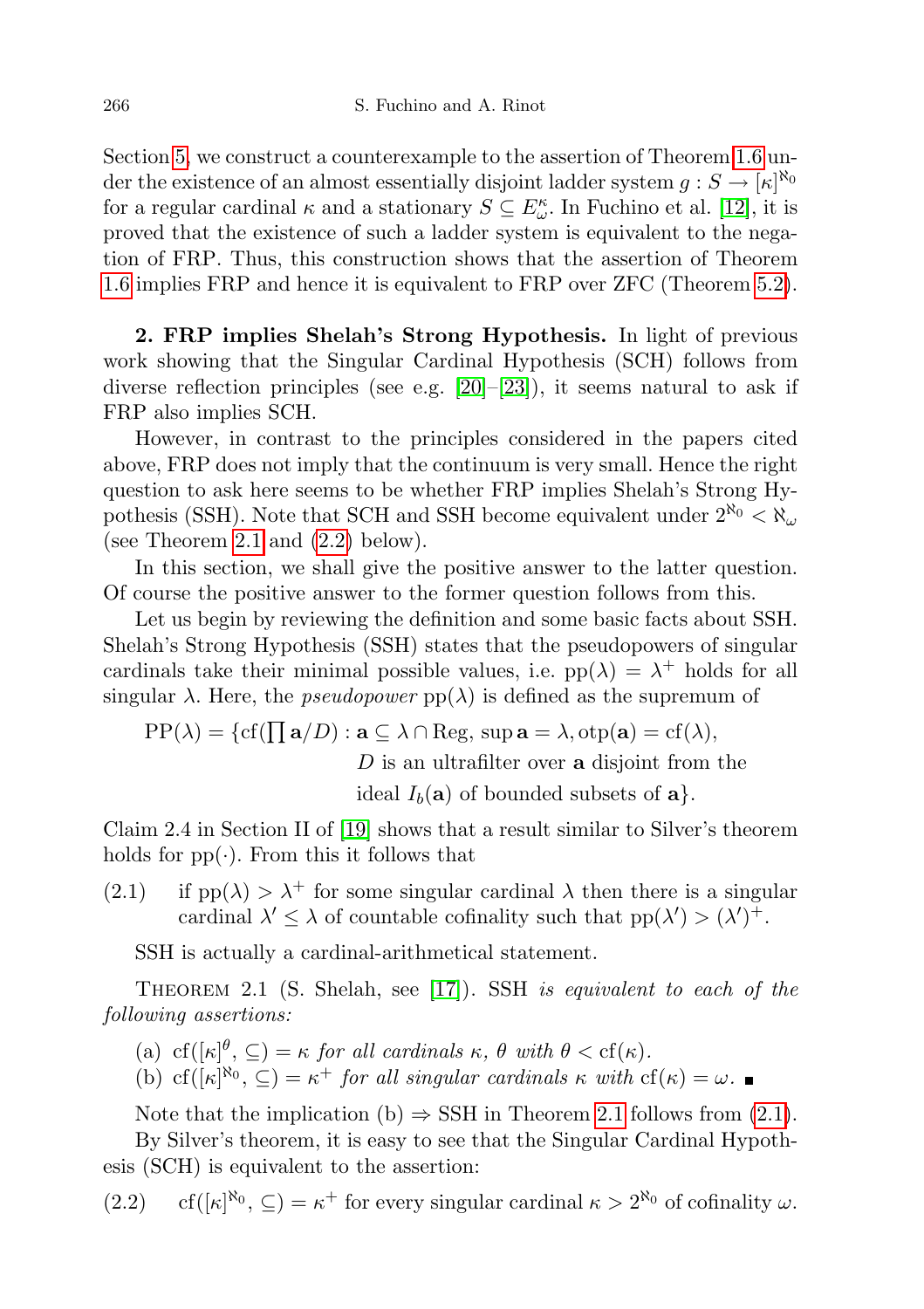From this and the characterization of SSH above, it is clear that SSH implies SCH.

S. Shelah (Claim 1.3 in Chapter II of [\[19\]](#page-22-9)) proved that

<span id="page-6-1"></span>(2.3) if  $pp(\lambda) > \lambda^+$  for a singular cardinal  $\lambda$ , then there is a better scale  $\langle \vec{\lambda}, \vec{f} \rangle$  for  $\lambda$ .

Here, a pair  $\langle \vec{\lambda}, \vec{f} \rangle$  is said to be a *better scale* for a singular cardinal  $\lambda$  if

- (2.4)  $\vec{\lambda} = \langle \lambda_i : i \langle f(\lambda) \rangle$  is a strictly increasing sequence of regular cardinals cofinal in  $\lambda$ ;
- (2.5)  $\vec{f} = \langle f_{\alpha} : \alpha < \lambda^+ \rangle, f_{\alpha} \in \prod_{i < cf(\lambda)} \lambda_i \text{ for all } \alpha < \lambda^+ \text{ and } \langle f_{\alpha} : \alpha \in \Lambda \rangle$  $\alpha < \lambda^+$  is a scale in  $\prod_{i < cf(\lambda)} \lambda_i$  with respect to the ideal  $I_b(cf(\lambda))$ of bounded subsets of  $cf(\lambda)$ ;
- <span id="page-6-0"></span>(2.6) for every  $\delta < \lambda^+$  with  $cf(\delta) > cf(\lambda)$ , there is a closed unbounded  $C \subseteq \delta$  such that

$$
(2.6a) \ \text{otp}(C) = \text{cf}(\delta),
$$

[\(2.6b](#page-6-0)) for all  $\beta \in C$  there is  $i < \text{cf}(\lambda)$  such that  $f_{\gamma}(j) < f_{\beta}(j)$  for all  $j > i$  and  $\gamma \in C \cap \beta$ .

It is proved in Cummings et al. [\[2,](#page-21-7) Theorem 4.1] that the existence of a better scale for singular  $\lambda$  implies the combinatorial principle  $ADS_{\lambda}$ . Here,

- ADS<sub> $\lambda$ </sub>: There exists a sequence  $\langle a_{\alpha} : \alpha < \lambda^+ \rangle$  of unbounded subsets of  $\lambda$ such that
- $(2.7)$   $\qquad \text{otp}(a_{\alpha}) = \text{cf}(\lambda);$
- (2.8) for all  $\beta < \lambda^+$  there exists  $g : \beta \to \kappa$  such that the sequence  $\langle a_{\alpha} \setminus g(\alpha) : \alpha < \beta \rangle$  consists of pairwise disjoint sets.

In [\[9\]](#page-22-0) it is shown that  $ADS_{\lambda}$  for a singular cardinal  $\lambda$  of cofinality  $\omega$  implies  $\text{ADS}^{-}(\lambda^{+})$  where, for a regular cardinal  $\kappa$ ,

ADS<sup> $-(\kappa)$ </sup>: There are a stationary set  $S \subseteq \kappa$  and  $g : S \to [\kappa]^{\aleph_0}$  such that

- $(2.9)$  g( $\alpha$ )  $\subseteq \alpha$  and  $otp(g(\alpha)) = \omega$  for all  $\alpha \in S$ ;
- (2.10) g is almost essentially disjoint, that is, for all  $\beta < \kappa$ , there is a function  $f: S \cap \beta \to [\kappa]^{<\aleph_0}$  such that  $f(\alpha) < \sup(g(\alpha))$  for all  $\alpha \in S \cap \beta$ , and  $g(\alpha) \setminus f(\alpha)$ ,  $\alpha \in S \cap \beta$ , are pairwise disjoint.

It is also shown in [\[9\]](#page-22-0) that  $ADS^{-}(\kappa)$  for a regular uncountable  $\kappa$  implies ¬FRP—actually, we can further show that FRP is equivalent to the statement that  $ADS^{-}(\kappa)$  does not hold for any regular uncountable  $\kappa$  (see [\[12,](#page-22-1) Theorem 2.5]).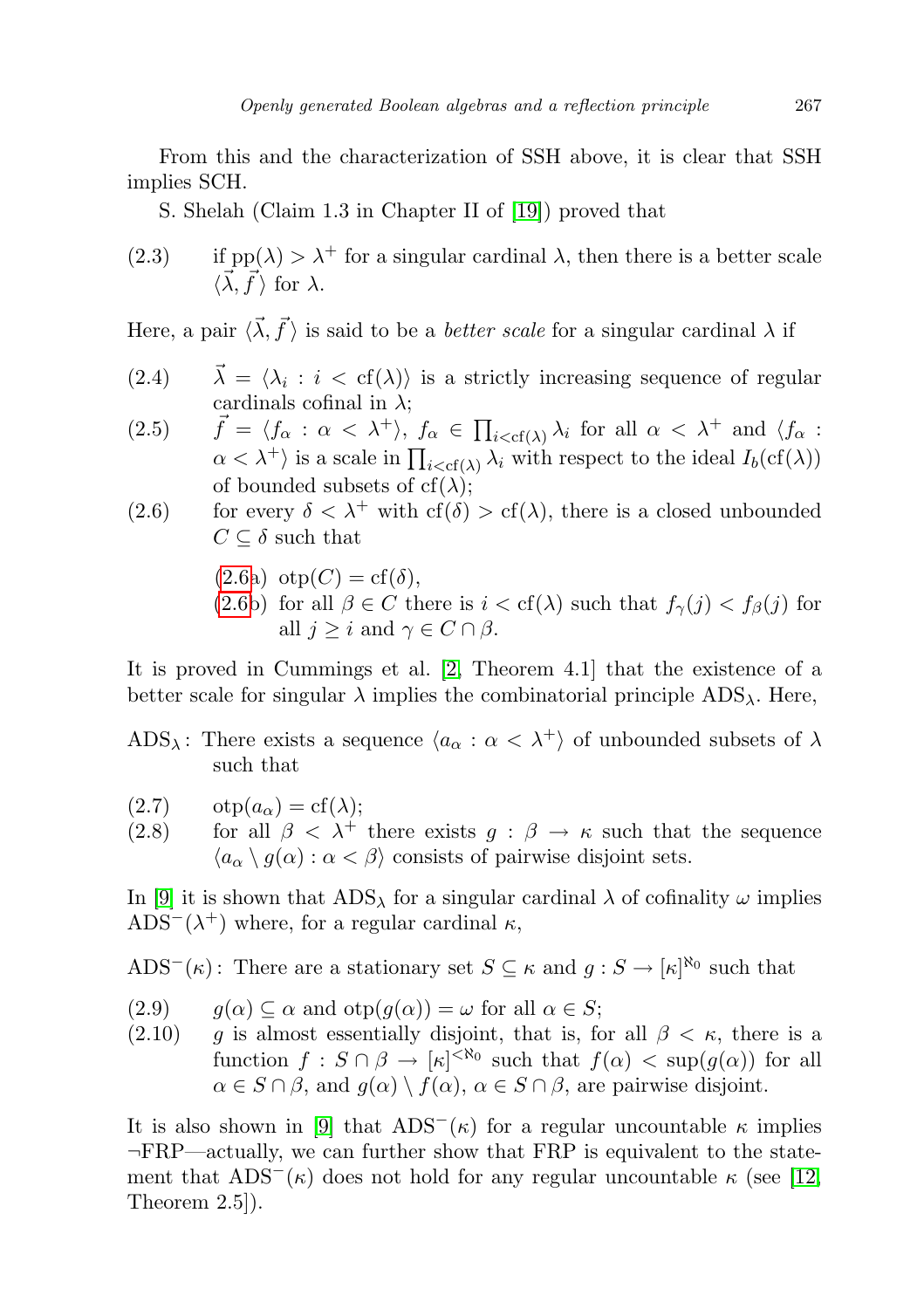By putting together the facts mentioned above we obtain a proof of the following theorem  $(1)$ . We give here a slightly more direct proof of this theorem.

## <span id="page-7-4"></span>THEOREM 2.2. FRP *implies* SSH.

*Proof.* Suppose  $\neg$ SSH. Then, by [\(2.1\)](#page-5-3), there is a singular cardinal  $\lambda$  such that  $cf(\lambda) = \omega$  and  $pp(\lambda) > \lambda^+$ . By [\(2.3\)](#page-6-1), there is a better scale  $\langle \vec{\lambda}, \vec{f} \rangle$  for  $\lambda$ , say, with  $\vec{\lambda} = \langle \lambda_i : i < \omega \rangle$  and  $\vec{f} = \langle f_\alpha : \alpha < \lambda^+ \rangle$ . Fix a one-to-one mapping  $\varphi: \omega > \lambda \to \lambda$  and let  $E = E_{\omega}^{\lambda^+} \setminus \lambda$ . Let  $g: E \to [\lambda^+]^{\aleph_0}$  be defined by

(2.11) 
$$
g(\alpha) = \{ \varphi(f_{\alpha} \mid n) : n \in \omega \} \quad \text{for } \alpha \in E.
$$

Note that we actually have  $g: E \to [\lambda]^{\aleph_0}$  and hence  $g(\alpha) \subseteq \alpha$  for all  $\alpha \in E$ . We show that this q together with the  $E$  as above is a counterexample

to FRP. Suppose that  $I \in [\lambda]^{\aleph_1}$  satisfies [\(1.1\)](#page-0-0) and [\(1.2\)](#page-1-1). We have to show that I

does not satisfy [\(1.3\)](#page-1-0).

Let  $\delta = \sup(I)$ . Then there is a club  $C \subseteq \delta$  satisfying [\(2.6a](#page-6-0)) and [\(2.6b](#page-6-0)). For  $n \in \omega$ , let

<span id="page-7-2"></span>(2.12) 
$$
E_n = \{ \beta \in C : f_{\gamma}(j) < f_{\beta}(j) \text{ for all } \gamma \in C \cap \beta \text{ and } j \ge n, \}
$$

<span id="page-7-1"></span>*n* is the minimal number with this property for  $\beta$ .

By  $(2.6b)$  $(2.6b)$ , we have

(2.13) 
$$
C = \bigcup_{n \in \omega}^{\cdot} E_n.
$$

<span id="page-7-3"></span>Let  $f : E \cap I \to \lambda$  be defined by

(2.14) 
$$
f(\alpha) = \begin{cases} \varphi(f_{\alpha} \restriction (n+1)) & \text{if } \alpha \in E_n, \\ \varphi(\emptyset) & \text{if there is no } n \text{ as above.} \end{cases}
$$

Then  $f(\alpha) \in g(\alpha) \cap \alpha$  for all  $\alpha \in E \cap I$ . For any stationary  $S \subseteq E \cap \delta$ , there is  $n^* \in \omega$  such that  $S \cap E_{n^*}$  is stationary by [\(2.13\)](#page-7-1). For  $\alpha, \alpha' \in S \cap E_{n^*}$  with  $\alpha < \alpha'$  we have  $f_{\alpha}(n^*) < f_{\alpha'}(n^*)$  by [\(2.12\)](#page-7-2). It follows that  $f(\alpha) \neq f(\alpha')$  for all  $\alpha$ ,  $\alpha' \in S \cap E_{n^*}$  by the definition [\(2.14\)](#page-7-3) of f.

This shows that the mapping f as above exemplifies the failure of  $(1.3)$ for this  $I.$ 

As already mentioned in the introduction, FRP is known to be equivalent to many mathematical reflection theorems. Hence the implication  $\text{FRP} \Rightarrow$ SSH suggests that SSH can also be regarded as a reflection theorem. In fact,

<span id="page-7-0"></span><sup>(</sup> 1 ) After the results in this section had been obtained, the authors learned that Toshimichi Usuba was also aware of Theorem [2.2](#page-7-4) by the same combination of known results.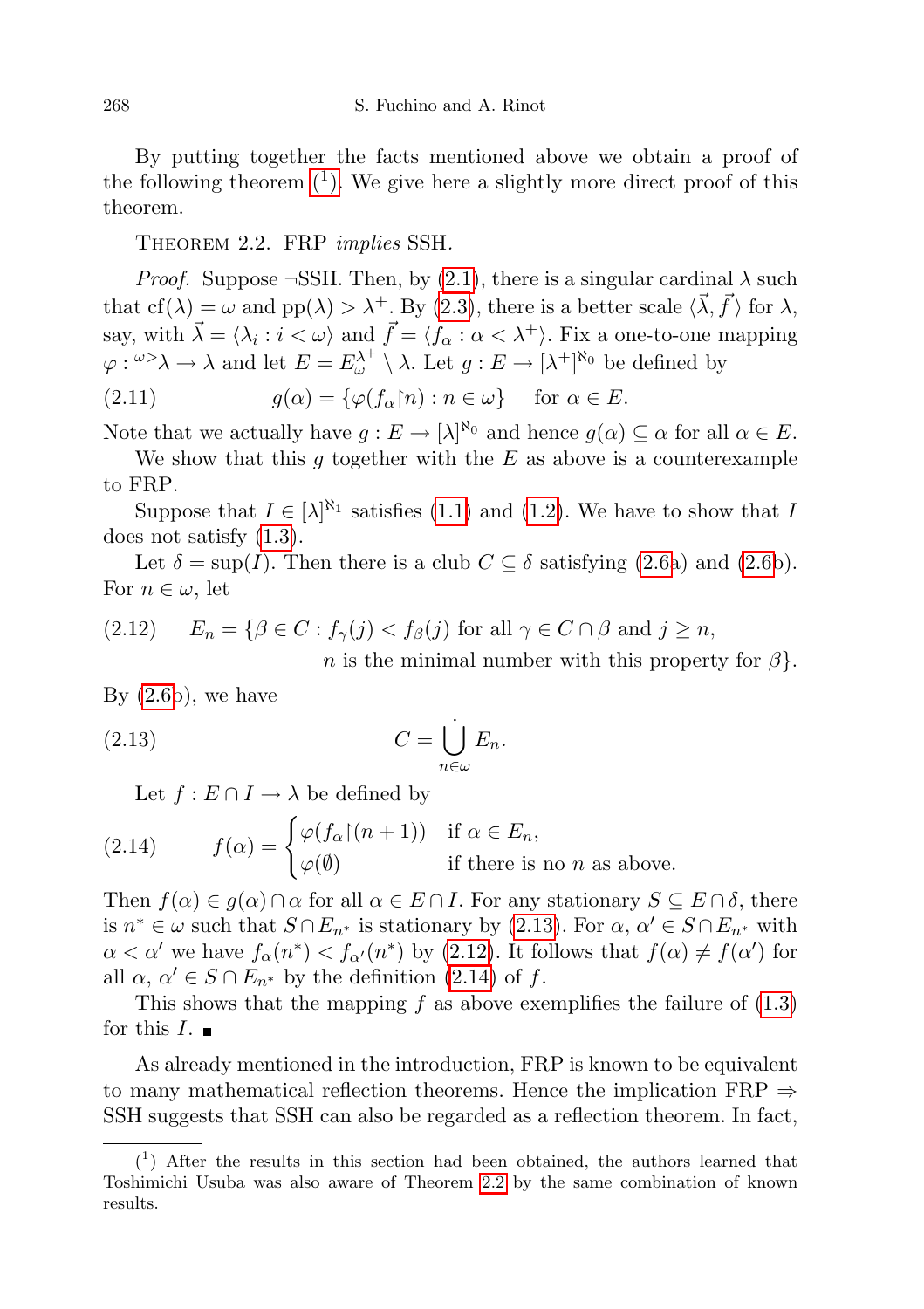by the work of Rinot [\[17\]](#page-22-6) as well as the next Theorems [2.3](#page-8-0) and [2.4,](#page-10-0) SSH can be characterized in terms of topological reflection theorems.

The proof of the following theorem is a further development of the idea of the proof of the Theorem in [\[17\]](#page-22-6) and is also similar to but much more involved than the proof of the implication  $\text{FRP} \Rightarrow \text{SSH}$  given above.

Let us begin with the definition of the topological notions used in the next theorem. A topological space X is said to be thin if, for any  $D \subseteq X$ , we have  $|\overline{D}| \leq |D|^+$ . For a cardinal  $\kappa$ , X is said to be  $\langle \kappa\text{-}thin$  if, for any  $D \in [X]^{<\kappa}$  we have  $|\overline{D}| \leq |D|^+$ .

Recall that a topological space X is *countably tight* if for any  $Y \subseteq X$  and  $x \in X$ , we have  $x \in \overline{Y}$  if and only if there is  $Y' \in [Y]^{\aleph_0}$  such that  $x \in \overline{Y'}$ . The density  $d(X)$  of a topological space X is the minimal size of  $D \subseteq X$ such that  $\overline{D} = X$ .

<span id="page-8-0"></span>THEOREM 2.3. The following are equivalent:

- (a) SSH.
- (b) For any countably tight topological space X, if X is  $\langle X_1$ -thin, then X is thin.
- (c) For any countably tight topological space X, if X is <κ-thin for κ =  $\max\{\aleph_1, d(X)\}\$ , then X is thin.

*Proof.* (a) $\Rightarrow$ (b): Assume SSH and suppose that X is a countably tight  $\langle X_1$ -thin topological space.

Let  $D \subseteq X$ . By SSH, there is an  $H \subseteq [D]^{\aleph_0}$  of cardinality  $\leq |D|^+$  such that H is cofinal in  $[D]^{\aleph_0}$  with respect to  $\subseteq$ . By countable tightness, we have  $D = \bigcup \{ Y : Y \in H \}$ . Since X is  $\langle X_1$ -thin, we have  $|Y| \leq \aleph_1$  for all  $Y \in H$ . Thus  $|\overline{D}| = |\bigcup {\{\overline{Y} : Y \in H\}}| \leq |H| \cdot \aleph_1 \leq |D|^+$ .

 $(b) \Rightarrow (c)$  is trivial.

(c)⇒(a): Assume ¬SSH. Then by [\(2.1\)](#page-5-3) there is a singular cardinal  $\lambda$  of countable cofinality such that  $pp(\lambda) > \lambda^+$ . Let  $\langle \lambda_n : n < \omega \rangle$  be an increasing sequence of regular cardinals cofinal in  $\lambda$ , and  $\mathcal D$  an ultrafilter over  $\omega$  such that D is disjoint from the ideal  $I_b(\omega)$  of bounded subsets of  $\omega$  (i.e. D is non-principal) and  $cf(\prod_{i<\omega}\lambda_i,\langle \tau_D \rangle) \geq \lambda^{++}$ .

Let  $\kappa = \lambda^+$ . Since  $\kappa$  is regular, we have  $E_{\leq \kappa}^{\kappa^+} \in I[\kappa^+]$  by Lemma 4.4 in [\[18\]](#page-22-10). By Lemma 2.3 in [18], this means that there is a sequence  $\vec{x} = \langle x_{\alpha} :$  $\alpha < \kappa^+$  with  $x_\alpha \subseteq \alpha$  for all  $\alpha < \kappa^+$  and a club  $C \subseteq \kappa^+$  such that

<span id="page-8-1"></span>(2.15) for every  $\delta \in E_{\leq \kappa}^{\kappa^+} \cap C$ , there is a cofinal subset  $a_{\delta}$  of  $\delta$  of order type cf( $\delta$ ) such that  $a_{\delta} \cap \alpha = x_{\alpha}$  for all  $\alpha \in a_{\delta}$ .

We now define a  $\langle \tau \rangle$  increasing sequence  $\langle f_{\alpha} : \alpha < \kappa^{+} \rangle$  of elements of  $\prod_{i<\omega}\lambda_i$  inductively as follows: Let  $f_0\in\prod_{i<\omega}\lambda_i$  be arbitrary. Suppose that  $\langle f_\beta : \beta < \alpha \rangle$  has been chosen for some  $\alpha < \kappa^+$ . Since  $cf(\prod_{i<\omega}\lambda_i, <_{\mathcal{D}}) \geq \kappa^+$ ,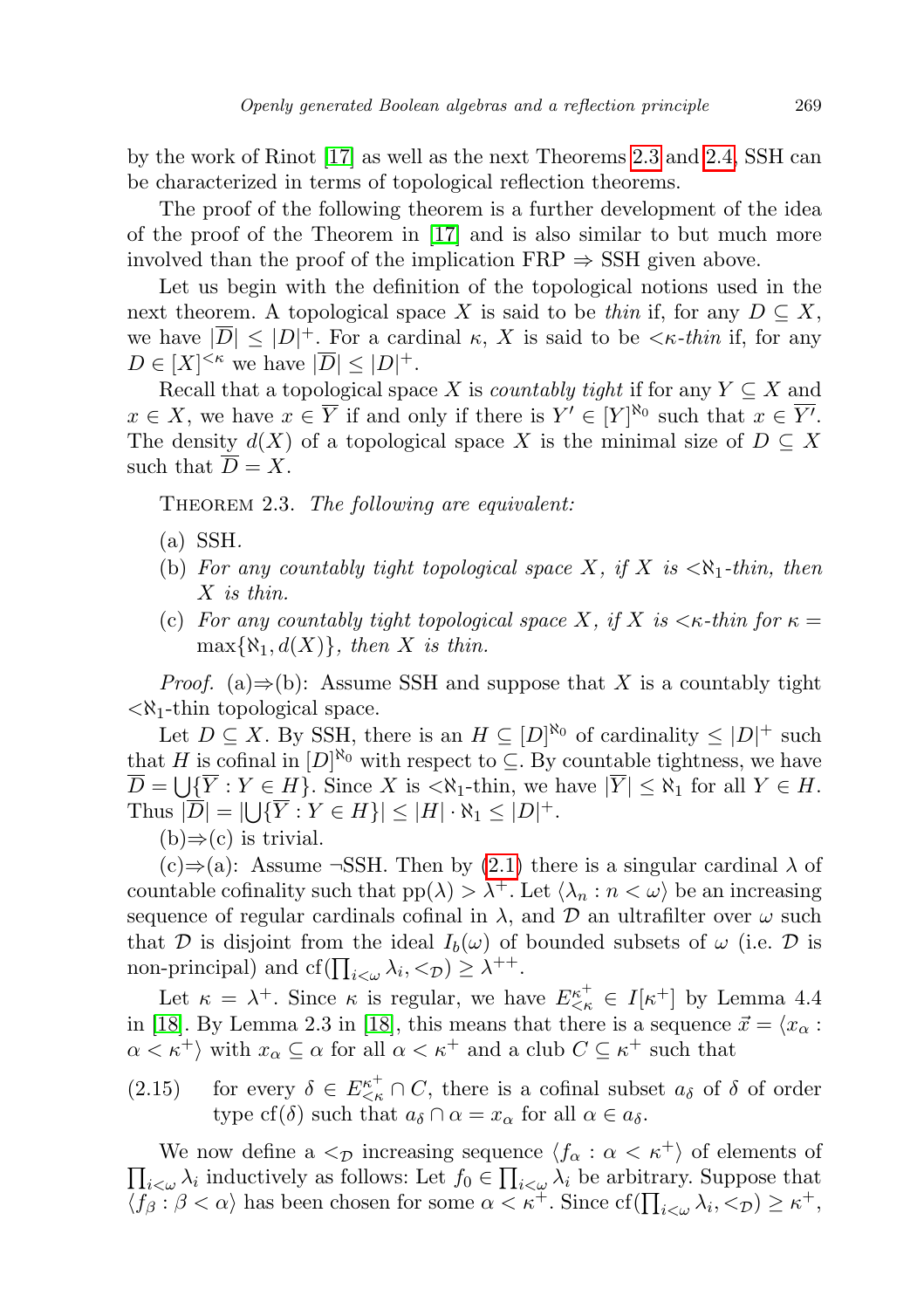there is some  $g \in \prod_{i<\omega} \lambda_i$  such that  $f_\beta <_{\mathcal{D}} g$  for all  $\beta < \alpha$ . Let  $f_\alpha \in \prod_{i<\omega} \lambda_i$ be defined by

<span id="page-9-3"></span>(2.16) 
$$
f_{\alpha}(n) = \begin{cases} \sup(\{f_{\beta}(n) : \beta \in x_{\alpha}\} \cup \{g(n)\}) & \text{if } |x_{\alpha}| < \lambda_n, \\ g(n) & \text{otherwise.} \end{cases}
$$

Since  $g \le f_\alpha$  (coordinatewise), we have  $f_\beta \le \mathcal{D} f_\alpha$  for all  $\beta < \alpha$ .

Fix a one-to-one mapping  $\psi: \omega > \lambda \to \lambda \setminus \omega_1$  and let  $\mathcal{F} = \{y_\alpha : \alpha \in C\}$ where  $y_{\alpha} = \{ \psi(f_{\alpha} \mid n) : n \in \omega \}$  for  $\alpha < \kappa^{+}$ . Note that  $\mathcal{F} \subseteq [\lambda \setminus \omega_1]^{\aleph_0}$  and hence  $\mathcal{F} \cap \lambda = \emptyset$ .

Let X be the the Mrówka space over the disjoint union of  $\mathcal F$  and  $\lambda$ , that is, the space  $X \cup \lambda$  with the topology  $\tau$  such that each  $\alpha < \lambda$  is isolated and each  $y \in \mathcal{F}$  has the neighborhood base

<span id="page-9-1"></span><span id="page-9-0"></span>
$$
\mathcal{B}_y = \{ \{y\} \cup (y \setminus s) : s \in [y]^{< \aleph_0} \}.
$$

 $\langle X, \tau \rangle$  is then first countable and hence countably tight.

We show that  $\langle X, \tau \rangle$  is a counterexample to (c). Note that, for any  $A \subseteq \lambda$ , we have

(2.17) 
$$
\overline{A} = A \cup \{y \in \mathcal{F} : |A \cap y| = \aleph_0\}
$$

and, for any  $B \subseteq X$ ,

$$
\lambda \cap \overline{B} = \lambda \cap B.
$$

In particular,  $\overline{\lambda} = X$  and  $d(X) = \lambda$ . Since  $\lambda^+ < \kappa^+ = |X| = |\overline{\lambda}|$ , X is not thin. Thus the following claim establishes that  $X$  is a counterexample to  $(c)$ .

<span id="page-9-2"></span>CLAIM 2.3.1. For every  $D \in [X]^{<\lambda}$  we have  $|\overline{D}| = |D|$ .

*Proof.* Suppose not and let  $D \in [X]^{<\lambda}$  be such that  $|\overline{D}| > |D|$ . Since  $\lambda \cap \overline{D} = \lambda \cap D$  by [\(2.18\)](#page-9-0), we have

$$
|\mathcal{F} \cap \overline{D}| > |D|.
$$

By [\(2.17\)](#page-9-1), it follows that  $|\lambda \cap D| \geq \aleph_0$ . Let  $\theta = |D|^+$ . By [\(2.19\)](#page-9-2), there is  $I \in [C]^{\theta}$  such that  $otp(I) = \theta$  and  $y_{\alpha} \in \overline{D}$  for all  $\alpha \in I$ . Let  $\delta = \sup(I)$ . Then  $cf(\delta) = \theta < \lambda < \kappa$ . Since C is closed, we have  $\delta \in C$ . Thus  $\delta \in E_{\leq \kappa}^{\kappa^+} \cap C$ and there is an  $a_{\delta}$  as in [\(2.15\)](#page-8-1) for this  $\delta$ .

Let  $j_{\gamma} \in a_{\delta}$  and  $i_{\gamma} \in I$  for  $\gamma < \theta$  be defined inductively such that

(2.20) 
$$
j_{\gamma_0} < i_{\gamma_0} < j_{\gamma_1} < i_{\gamma_1} \quad \text{for all } \gamma_0 < \gamma_1 < \theta.
$$

In particular  $j_{\gamma} < i_{\gamma} < j_{\gamma+1}$  for all  $\gamma < \theta$  and hence  $f_{j_{\gamma}} < \rho$   $f_{i_{\gamma}} < \rho$   $f_{j_{\gamma+1}}$ .

Let  $n^* \in \omega$  be such that  $\lambda_{n^*} > \theta$ . Since  $\mathcal D$  is a filter disjoint from  $I_b(\omega)$ , for each  $\gamma < \theta$  there is an  $n_{\gamma} \in \omega \setminus n^*$  such that

(2.21) 
$$
f_{j_{\gamma}}(n_{\gamma}) < f_{i_{\gamma}}(n_{\gamma}) < f_{j_{\gamma+1}}(n_{\gamma}).
$$

For  $n < \omega$ , let  $I(n) = \{ \gamma < \theta : n_{\gamma} = n \}$ . Then  $\theta = \bigcup_{n < \omega} I(n)$ . Since  $cf(\theta) = \theta > \omega$ , there is  $n^{\dagger} < \omega$  such that  $I(n^{\dagger})$  is cofinal in  $\theta$ .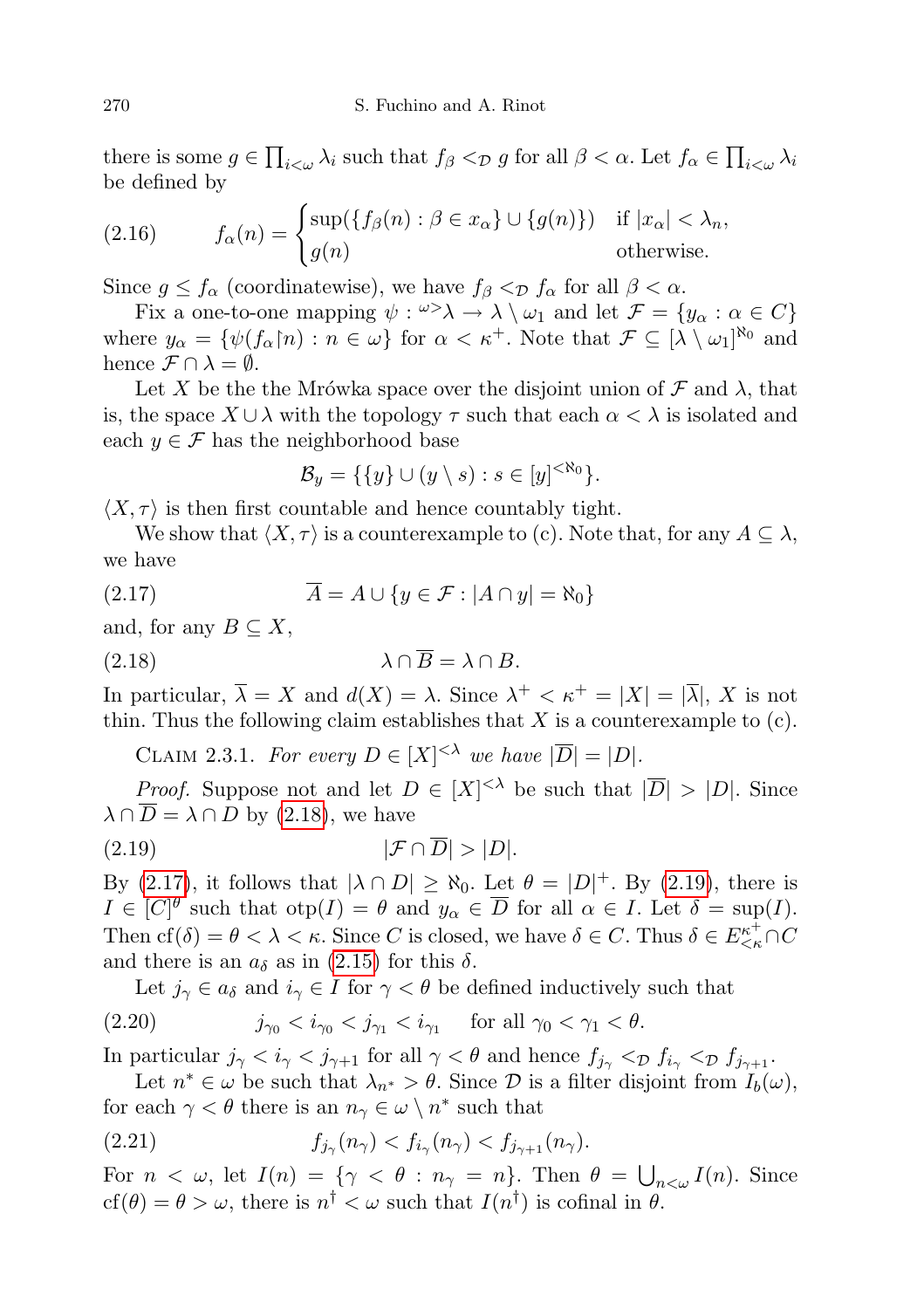<span id="page-10-1"></span>SUBCLAIM 2.3.1.1.  $\langle f_{i_{\gamma}}(n^{\dagger}) : \gamma \in I(n^{\dagger}) \rangle$  is strictly increasing.

*Proof.* For  $\gamma_0, \gamma_1 \in I(n^{\dagger})$  with  $\gamma_0 < \gamma_1$ , we have  $i_{\gamma_0} < j_{\gamma_0+1} \leq j_{\gamma_1} < i_{\gamma_1}$ . Hence,  $f_{i_{\gamma_0}}(n^{\dagger}) < f_{j_{\gamma_0+1}}(n^{\dagger})$  and  $f_{j_{\gamma_1}}(n^{\dagger}) < f_{i_{\gamma_1}}(n^{\dagger})$ . Thus it is enough to show

$$
(2.22) \t\t f_{j_{\gamma_0+1}}(n^{\dagger}) \le f_{j_{\gamma_1}}(n^{\dagger}).
$$

If  $\gamma_0+1=\gamma_1$ , this is trivial. If  $j_{\gamma_0+1} < j_{\gamma_1}$ , then  $j_{\gamma_0+1} \in a_{\delta} \cap j_{\gamma_1}$  by the choice of  $j_{\gamma}$ 's. Since  $x_{j_{\gamma_1}} = a_{\delta} \cap j_{\gamma_1}$  by [\(2.15\)](#page-8-1), we have  $|s_{j_{\gamma_1}}| \leq |a_{\delta}| = \theta < \lambda_{n^*} \leq \lambda_{n^*}$ . Thus the first case in [\(2.16\)](#page-9-3) has been applied when  $f_{j_{\gamma_1}}(n^{\dagger})$  was defined. In particular, since  $j_{\gamma_0} \in a_\delta \cap j_{\gamma_1} = x_{j_{\gamma_1}}$ , [\(2.22\)](#page-10-1) holds.  $\blacksquare$ subclaim 2.3.1.1

Let  $I' = \{i_{\gamma} : \gamma \in I(n^{\dagger})\}$ . Since  $I' \subseteq I$  we have  $\{y_{\alpha} : \alpha \in I'\} \subseteq \overline{D}$ . It follows by [\(2.17\)](#page-9-1) that  $y_\alpha \cap D$  is infinite for all  $\alpha \in I'$ . Since  $\langle f_\alpha(n^{\dagger}) : \alpha \in I' \rangle$ is a strictly increasing sequence of length  $\theta$ ,

$$
\{(D \cap y_{\alpha}) \setminus \{\psi(f_{\alpha} \upharpoonright m) : m < n^{\dagger}\} : \alpha \in I'\}
$$

is a family of  $\theta$  many pairwise disjoint infinite subsets of D. This is a contradiction to  $|D| < \theta$ . Claim 2.3.1 Theorem 2.3

We also obtain Theorem [2.4](#page-10-0) below by almost the same proof as above.

Let us call a topological space X very thin if every  $D \subseteq X$  of regular cardinality satisfies  $|D| = |D|$ . Let us also say that X is  $\langle \kappa$ -very thin if every  $D \subseteq X$  of regular cardinality  $\lt \kappa$  has  $|\overline{D}| = |D|$ .

Note that if a very thin space X is countably tight then also  $|\overline{D}| = |D|$ for all  $D \subseteq X$  of cardinality with uncountable cofinality.

<span id="page-10-0"></span>THEOREM 2.4. The following are equivalent:

- $(a)$  SSH.
- (b') For any countably tight topological space X, if X is  $\langle \aleph_1$ -very thin, then X is very thin.
- (c') For any countably tight topological space X, if X is  $\lt$  $\kappa$ -very thin for  $\kappa = \max\{\aleph_1, d(X)\}\$ , then X is very thin.

The Theorem in [\[17\]](#page-22-6) is now almost included in Theorem [2.4.](#page-10-0)

COROLLARY 2.5 (A version of  $(1) \Leftrightarrow (4)$  of Theorem of Rinot [\[17\]](#page-22-6)). The following are equivalent:

(a) SSH.

(d) For a countably tight topological space  $X$ , if

 $(cf(d(X)) > \omega \text{ and } |X| > d(X)) \text{ or } |X| > d(X)^{+},$ 

then there is a countable subset D of X such that  $|\overline{D}| = |X|$ .

*Proof.* (a)⇒(d) can be shown by the proof of (a)⇒(b) of Theorem [2.3](#page-8-0) with the infinite version of the pigeonhole principle.

 $(d) \Rightarrow$ (a) follows from  $(b') \Rightarrow$ (a) of Theorem [2.4.](#page-10-0)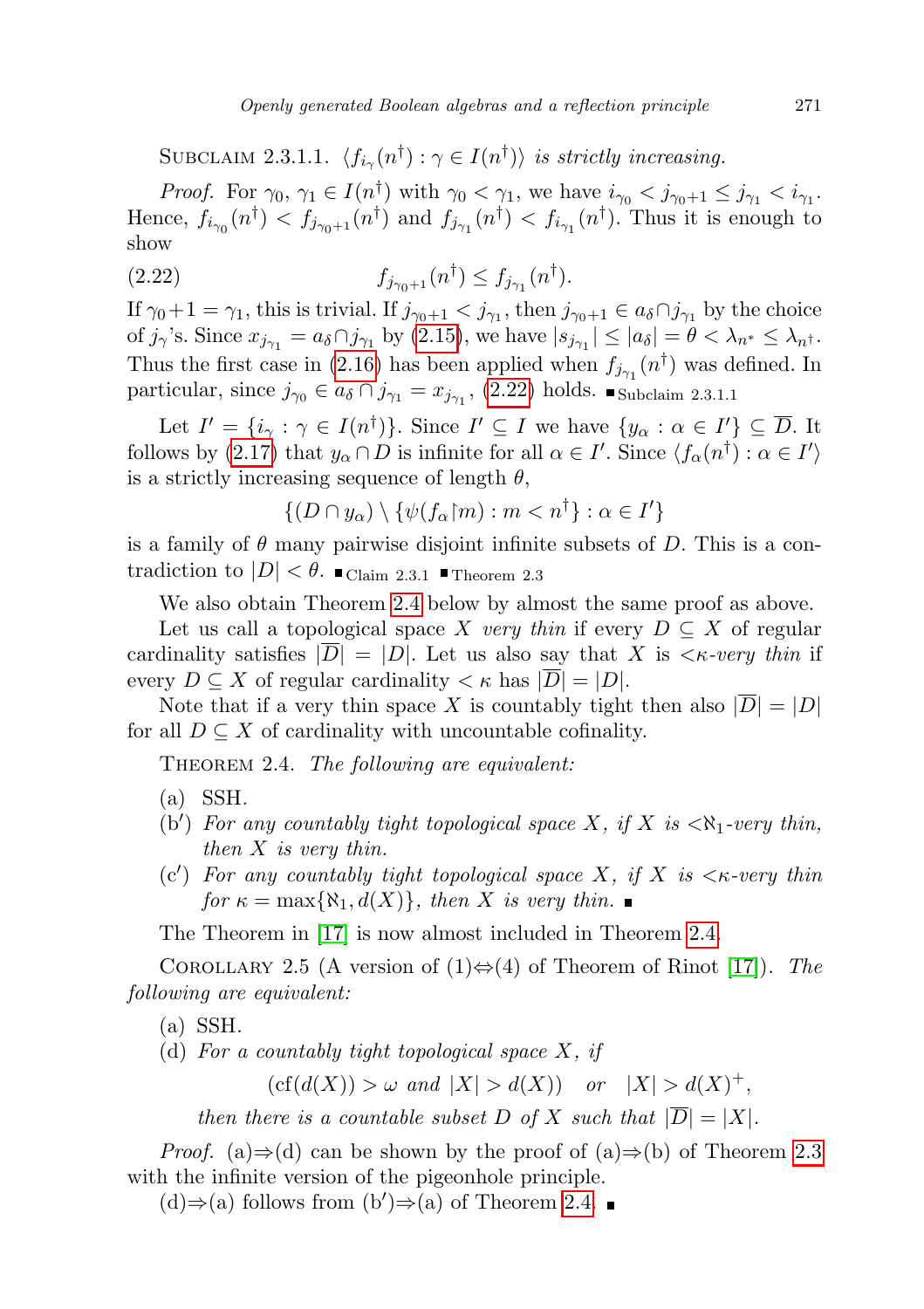<span id="page-11-0"></span>3. Properties of openly generated and  $\aleph_2$ -openly generated Boolean algebras. In this section, we consider some results on openly generated and ℵ2-openly generated Boolean algebras needed in the next section.

Lemma [3.10](#page-14-0) and Theorem [3.12](#page-15-0) below already appeared in [\[6\]](#page-21-6). Under Axiom R, Theorem [1.6](#page-4-1) would immediately follow from these results. However, for our proof of Theorem [1.6](#page-4-1) under FRP, we need apparently some more structure theory on  $\aleph_2$ -openly generated Boolean algebras.

[\[6\]](#page-21-6) provides assertions (Corollary A.4.6 and Theorem A.4.7 there) on  $\aleph_2$ -openly generated Boolean algebras beyond our Lemma [3.10](#page-14-0) and Theorem [3.12](#page-15-0) which could be used for our purpose. Unfortunately, for the proof of these assertions in  $[6]$ , a lemma is used which was later proved to be independent of ZFC (under some large cardinal) and whose proof (see Theorem 10 in [\[11\]](#page-22-11)) requires a very weak form of the square principle, and the status of this square principle under Axiom R or even FRP is still open (see also "added in proof" in [\[10\]](#page-22-12)).

To avoid this problem, we make use of Theorem [3.13](#page-16-0) below in the proof of Theorem [1.6](#page-4-1) in Section [4.](#page-17-0)

For a Boolean algebra B, a mapping  $f : B \to |B|^{< \aleph_0}$  is called a Freese-Nation mapping (FN-mapping, for short) on B if, for any  $a, b \in B$  with  $a \leq b$ , there is  $c \in f(a) \cap f(b)$  such that  $a \leq c \leq b$ . The following is the essence of Theorems [3.2](#page-12-0) and [3.3.](#page-12-1) We sketch the proof for the convenience of the reader.

<span id="page-11-1"></span>Lemma 3.1 (L. Heindorf and L. B. Shapiro [\[13\]](#page-22-5)).

- (1) Suppose that B is an openly generated Boolean algebra with a closed unbounded  $C \subseteq \{C \in [B]^{\aleph_0} : C \leq_{\text{rc}} B\}$ . If  $D \leq B$  is such that  $\mathcal{C} \cap [D]^{\aleph_0}$  is closed unbounded in  $[D]^{\aleph_0}$ , then  $D \leq_{\text{rc}} B$ .
- (2) Suppose that B is a Boolean algebra and  $f : B \to [B]^{<\aleph_0}$  is an FN-mapping. If  $A \leq B$  is closed with respect to f then  $A \leq_{\text{rc}} B$ .
- (3) Suppose that  $A \leq_{\text{rc}} B$  and both A and B have FN-mappings. Then for any FN-mapping  $f$  on  $A$  there is an FN-mapping  $\tilde{f}$  on  $B$  extending f.

*Proof.* (1): Suppose that  $D \leq B$  and  $C \cap [D]^{\aleph_0}$  is closed unbounded in  $[D]^{\aleph_0}$ . If  $D \leq_{\text{trc}} B$  then there would be a  $b \in B$  without its lower projection into D. Then we can construct a continuously increasing sequence  $\langle C_\alpha : \alpha < \omega_1 \rangle$  in  $\mathcal{C} \cap [D]^{\aleph_0}$  such that  $\langle p^{C_\alpha}(b) : \alpha < \omega_1 \rangle$  is strictly increasing. But this is a contradiction to Lemma [1.4\(](#page-4-0)4).

(2): Suppose that  $A \leq B$  is closed with respect to an FN-mapping f:  $B \to [B]^{< \aleph_0}$ . Then, for each  $b \in B$ , we have  $p^A(b) = \sum^A f(b) \cap A$ .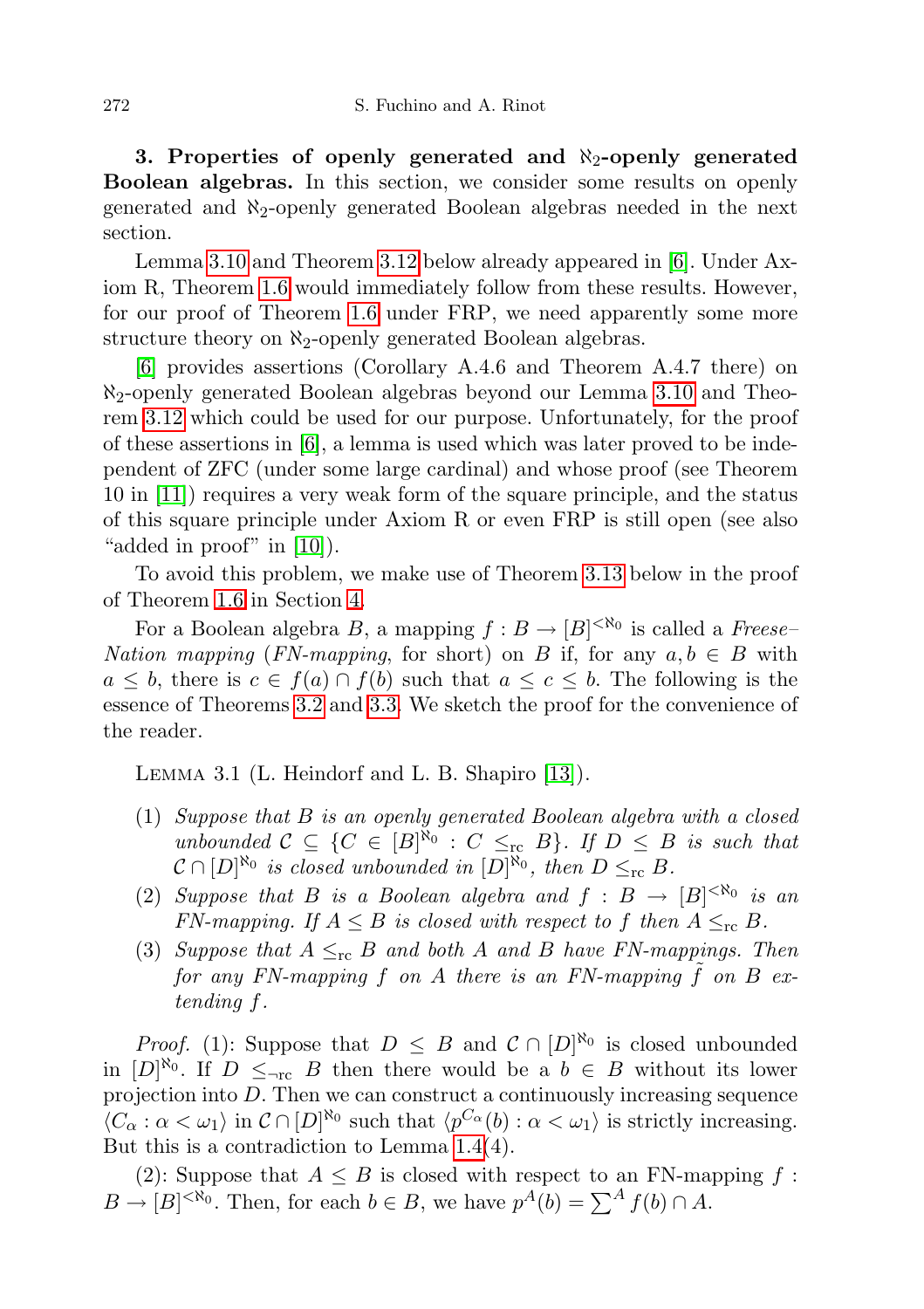(3): Let  $g : B \to [B]^{<\aleph_0}$  be an FN-mapping. Then the mapping  $\tilde{f}$  on B defined by

$$
\tilde{f}(b) = \begin{cases} f(b) & \text{if } b \in A, \\ g(b) \cup f(p^A(b)) \cup f(q^A(b)) & \text{otherwise,} \end{cases}
$$

for  $b \in B$  is as desired.  $\blacksquare$ 

The equivalence of  $(a)$ – $(c)$  of the theorem below can be proved us-ing Lemma [3.1\(](#page-11-1)1)&(3), while the implication (c) $\Rightarrow$ (d) follows from Lemma [3.1\(](#page-11-1)2) and the implication (e) $\Rightarrow$ (a) follows immediately from the definition of open generatedness.

<span id="page-12-0"></span>THEOREM 3.2. For a Boolean algebra B, the following are equivalent.

- (a) B is openly generated.
- (b) (Heindorf and Shapiro [\[13\]](#page-22-5)) There is a filtration  $\langle B_{\alpha} : \alpha < \lambda \rangle$  of B with  $\lambda = |B|$  such that, for every  $\alpha < \lambda$ ,  $B_{\alpha} \leq_{\text{rc}} B$ ,  $|B_{\alpha}| = |\alpha + \omega|$ and  $B_{\alpha}$  is openly generated.
- (c) (Heindorf and Shapiro [\[13\]](#page-22-5)) There is an FN-mapping on B.
- (d) (Fuchino [\[6\]](#page-21-6)) For any sufficiently large regular  $\theta$  and  $M \prec \mathcal{H}(\theta)$  with  $B \in M$ , we have  $B \cap M \leq_{\text{rc}} B$ .
- (e) (Fuchino [\[6\]](#page-21-6)) For any sufficiently large regular  $\theta$  and countable  $M \prec$  $\mathcal{H}(\theta)$  with  $B \in M$ , we have  $B \cap M \leq_{\text{rc}} B$ .

Theorem  $3.2(a) \Leftrightarrow (c)$  and Lemma  $3.1(3)$  imply the following:

<span id="page-12-1"></span>THEOREM 3.3 (Heindorf and Shapiro [\[13\]](#page-22-5)). Suppose that  $\langle B_{\alpha} : \alpha < \delta \rangle$ is a continuously increasing sequence of openly generated Boolean algebras for some limit ordinal  $\delta$  such that  $B_{\alpha} \leq_{\text{rc}} B_{\alpha+1}$  for every  $\alpha < \delta$ . Then  $B=\bigcup_{\alpha<\delta} B_\alpha$  is also openly generated.

<span id="page-12-2"></span>THEOREM 3.4 (I. Bandlow, unpublished, see Theorem 2.2.11 in [\[13\]](#page-22-5)). If  $B_n$ ,  $n \in \omega$ , are openly generated Boolean algebras such that  $B_n \leq_{\sigma} B_{n+1}$  for all  $n \in \omega$ , then  $B = \bigcup_{n \in \omega} B_n$  is also openly generated.

*Proof.* We give here a proof using the characterization Theorem  $3.2(a)$ ⇔(e) of openly generated Boolean algebras.

Let  $\theta$  be a sufficiently large regular cardinal. It is enough to show that, for any countable  $M \prec \mathcal{H}(\theta)$  with  $B \in M$ , we have  $B \cap M \leq_{\text{rc}} B$ .

Without loss of generality, we may assume that  $\langle B_n : n \in \omega \rangle \in M$ . Suppose that  $b \in B$ . Then  $b \in B_{n^*}$  for some  $n^* \in \omega$ . Since  $B_{n^*}$  is openly generated and  $B_{n^*} \in M$ ,  $b^* = p^{B_{n^*} \cap M}(b)$  exists by Theorem [3.2\(](#page-12-0)a) $\Leftrightarrow$ (e).

We show that  $b^* = p^{B \cap M}(b)$ . Suppose  $b' \in (B \cap M)$  [b. Since  $B_{n^*} \leq_{\sigma} B$ , there is a countable  $X \subseteq B_{n^*}$  coinitial in  $B_{n^*} \uparrow b' = \{c \in B_{n^*} : b' \leq c\}.$ We may assume that  $X \in M$  and hence  $X \subseteq M$  by the countability of X.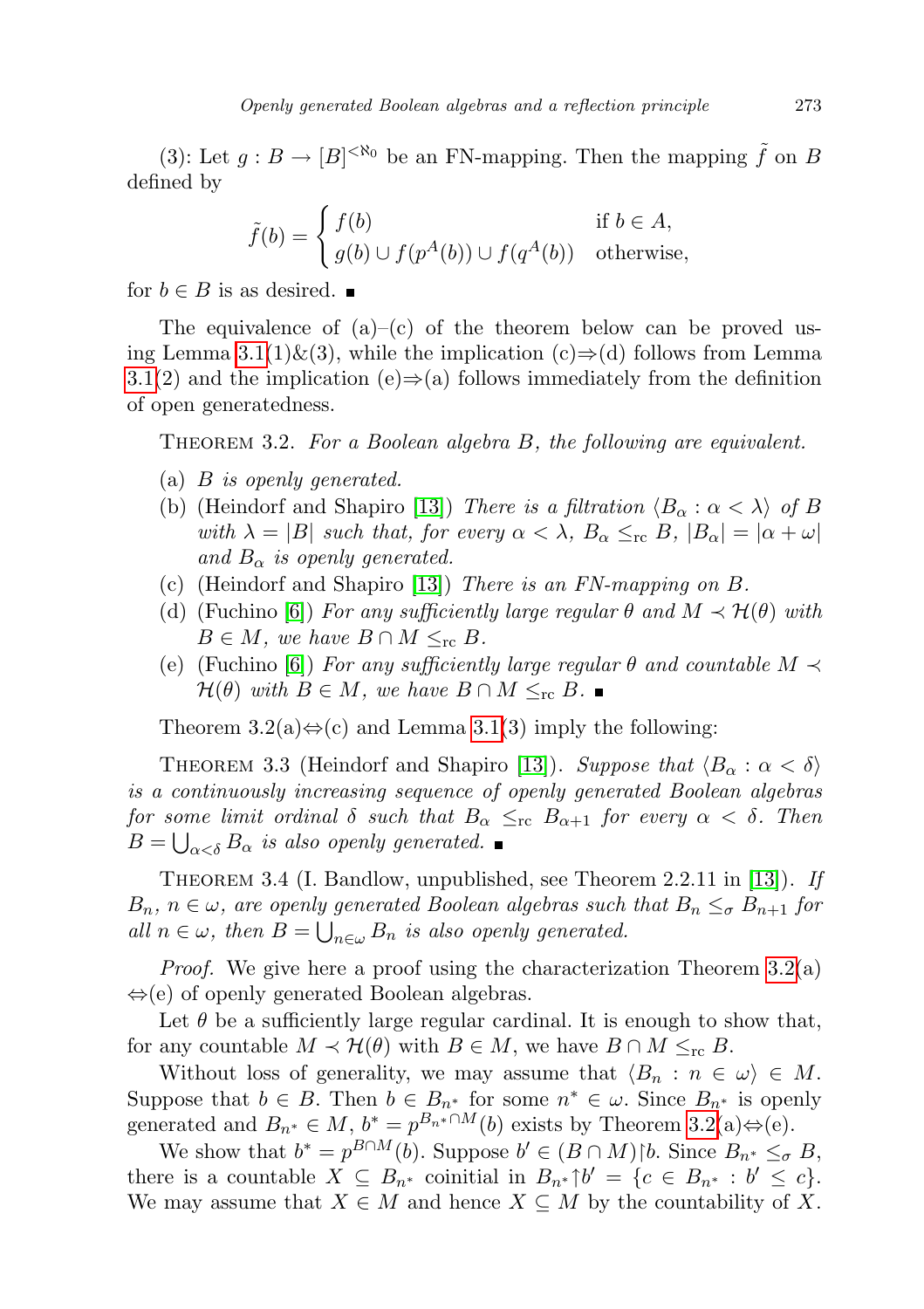Since  $b \in B_{n^*} \uparrow b'$ , there is  $b'' \in X \subseteq B_{n^*} \cap M$  such that  $b'' \leq b$ . Since  $b'' \in (B \cap M)$  |b, we have  $b' \leq b'' \leq b^*$ .

The following lemma should be a folklore:

<span id="page-13-0"></span>LEMMA 3.5. For a regular cardinal  $\kappa$  and a club  $C \subseteq [X]^{\kappa}$  for some set X with  $\kappa \subseteq X$ , there is a mapping  $f : X^{\leq \omega} \to X$  such that

 $C(f) = \{a \in [X]^{\kappa} : \kappa \subseteq a \text{ and } a \text{ is closed with respect to } f\} \subseteq C.$ 

*Proof.* Let  $\theta$  be sufficiently large. We may assume that  $\kappa < |X|$ . Let  $\mathcal{M} =$  $\langle \mathcal{H}(\theta), \in, X, C, \leq \rangle$  where  $\leq$  is a well-ordering on  $\mathcal{H}(\theta)$ . Let  $N = \text{sk}_{\mathcal{M}}(|X|)$ where  $sk_{\mathcal{M}}(\cdot)$  denotes the Skolem-hull operator corresponding to the built-in Skolem functions of M. Let  $\varphi: X \to N$  be a bijection and let  $f: N^{\leq \omega} \to N$ code the built-in Skolem functions of  $\mathcal{M} \upharpoonright N$  and  $\varphi^{-1}$ .

Now, identifying  $\langle N, {\{\varphi''c : c \in C\}} \rangle$  with  $\langle X, C \rangle$ , we can show that this f is as desired:

CLAIM 3.5.1. If  $a \subseteq N$  is closed with respect to f and  $\kappa \subseteq a$  then  $a \cap X \in C$  and  $a = \varphi'' a \cap X$ .

Proof. Since a is closed with respect to the Skolem functions, we have  $a \prec N$  (i.e.  $\mathcal{M} \upharpoonright a \prec \mathcal{M} \upharpoonright N$ ). Since  $\kappa \subseteq a$ , it follows that  $a \cap X = \bigcup (a \cap A)$ C) and  $a \cap C$  is upward directed by elementarity. Thus  $a \cap X \in C$  by closedness of C. Since a is also closed with respect to  $\varphi^{-1}$ , we have  $a =$  $\varphi''a \cap X$ . ■Claim 3.5.1 ■Lemma 3.5

Note that we cannot drop the condition " $\kappa \subseteq a$ " for an uncountable  $\kappa$ in general (see Feng [\[3\]](#page-21-8)).

<span id="page-13-1"></span>LEMMA 3.6. Suppose that X is a set and  $\kappa$  is a regular cardinal  $\langle |X|$ and  $C \subseteq [X]^{\kappa}$  is club in  $[X]^{\kappa}$ . Then, for  $\lambda = |X|$ , the set

$$
\mathcal{C} = \{ Y \in [X]^{< \lambda} : C \cap [Y]^\kappa \text{ is club in } [Y]^\kappa \}
$$

contains a set  $\mathcal{C}'$  such that, for all regular  $\lambda'$  with  $\kappa < \lambda' \leq \lambda$ ,  $\mathcal{C}' \cap [X]^{< \lambda'}$  is club in  $[X]^{<\lambda'}$ .

*Proof.* We may assume that  $\kappa \subseteq X$ . By Lemma [3.5,](#page-13-0) there is a mapping  $f: X^{\leq \omega} \to X$  such that

 $C(f) = \{a \in [X]^{\kappa} : \kappa \subseteq a \text{ and } a \text{ is closed with respect to } f\} \subseteq C.$ Let

 $\mathcal{C}' = \{ Y \in [X]^{< \lambda} : \kappa \subseteq Y \text{ and } Y \text{ is closed with respect to } f \}.$ 

Then  $\mathcal{C}' \subseteq \mathcal{C}$  and  $\mathcal{C}'$  is as desired.

<span id="page-13-2"></span>PROPOSITION 3.7. Suppose that B is a  $\kappa$ -openly generated Boolean algebra for a regular cardinal κ. If  $\theta$  is a sufficiently large regular cardinal and  $M \prec \mathcal{H}(\theta)$  is such that  $B \in M$  and  $\kappa \leq |M| \subseteq M$ , then  $B \cap M$  is also a κ-openly generated Boolean algebra.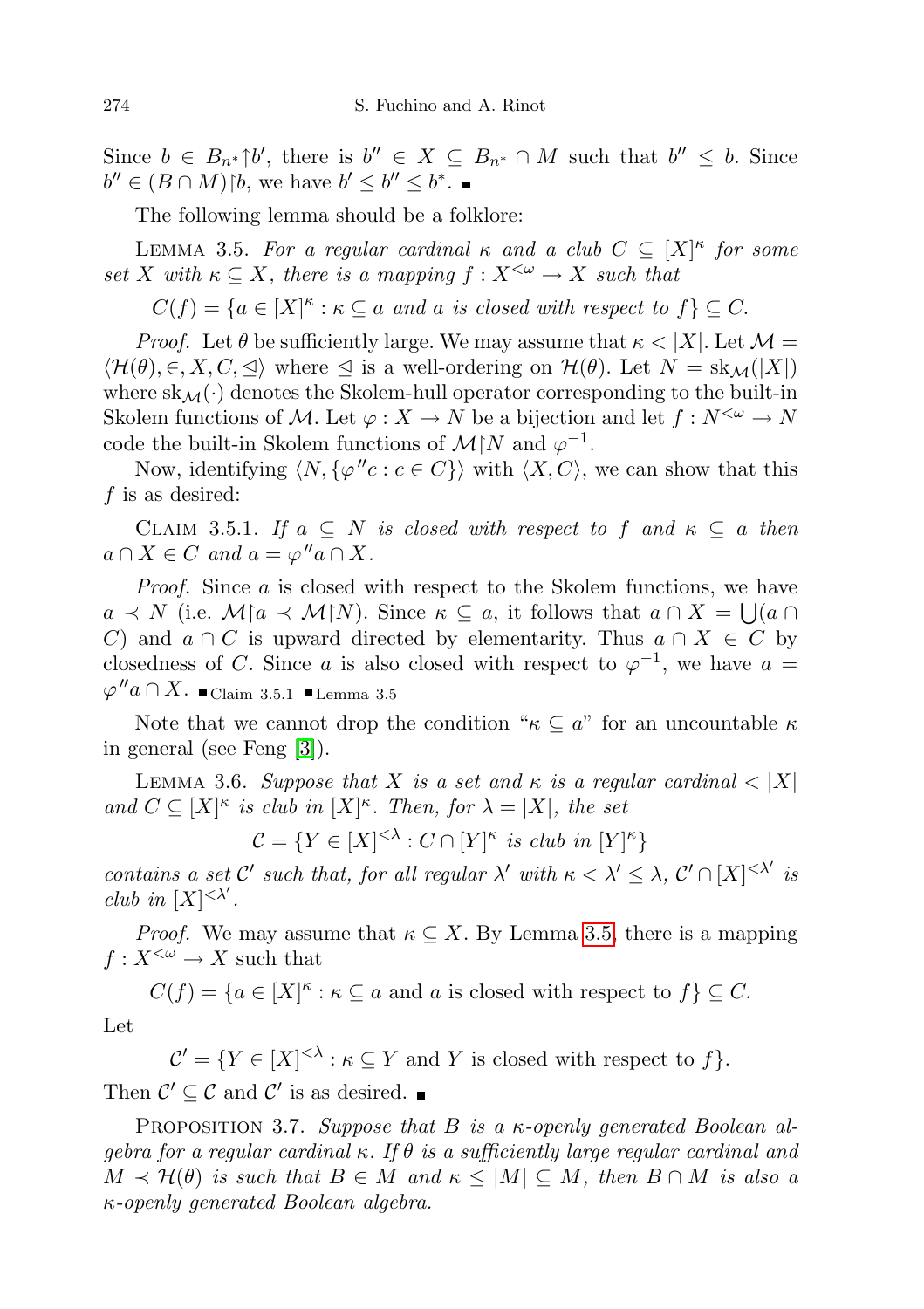*Proof.* If  $|M| \geq |B|$  then  $B \cap M = B$  and hence the assertion trivially holds. So we may assume  $|M| < |B|$ . Let  $C = \{A \in [B]^{< \kappa} : A \text{ is openly } \}$ generated}. Since C contains a club subset of  $[B]^{<\kappa}$ , there are C and C' as in Lemma [3.6](#page-13-1) for this  $C$ . By the elementarity of  $M$ , we may assume that  $\mathcal{C}' \in M$ . Then  $B \cap M = \bigcup \mathcal{C}' \cap M \in \mathcal{C}'$ . In particular,  $B \cap M$  is  $\kappa$ -openly generated.

For a Boolean algebra  $B, X \subseteq B$  and  $b \in B$ , let  $\tt tp_X(b) = \langle X \upharpoonright b, X \upharpoonright b$ . Let us say that B is  $\omega$ -stable if  $|\{\text{tp}_X(b) : b \in B\}| \leq \aleph_0$  for all  $X \in [B]^{\aleph_0}$ . Note that  $\omega$ -stability defined here only roughly corresponds to the model-theoretic notion of the  $\omega$ -stability of structures. Clearly B is  $\omega$ -stable if  $\{tp_A(b) :$  $b \in B$  is countable for cofinally many countable  $A \leq B$  (where "cofinally") many" refers to the cofinality in  $[B]^{\aleph_0}$  with respect to  $\subseteq$ ). If  $A \leq B$ , A is countable and  $A \leq_{\text{rc}} B$  then each  $\text{tp}_A(b)$  is decided by  $\langle p^A(b), q^A(b) \rangle$  and hence  $|\{\text{tp}_A(b) : b \in B\}| \leq \aleph_0$ . Thus:

<span id="page-14-2"></span>LEMMA 3.8. If a Boolean algebra B is projective then B is  $\omega$ -stable.

For a Boolean algebra B and  $X \subseteq B$ , let  $X^{\perp} = \{c \in B : b \cdot c = 0 \text{ for }$ every  $b \in X$ . An ideal I on B is said to be regular if  $(I^{\perp})^{\perp} = I$ . Note that  $(X^{\perp})^{\perp} \supseteq X$  for any  $X \subseteq B$ . In the following, we shall also simply write  $I^{\perp \perp}$ in place of  $(I^{\perp})^{\perp}$ .

A Boolean algebra B is said to have the Bockstein Separation Property (BSP for short) if every regular ideal  $I$  of  $B$  is countably generated, i.e. if there is always a countable cofinal subset of such I.

<span id="page-14-1"></span>THEOREM 3.9 (Koppelberg [\[16\]](#page-22-4)). If a Boolean algebra B is projective then B has the BSP.  $\blacksquare$ 

For a regular uncountable cardinal  $\theta$ ,  $M \prec \mathcal{H}(\theta)$  is said to be  $\omega$ -bounding if for every  $x \in [M]^{\aleph_0}$  there is  $y \in [M]^{\aleph_0} \cap M$  such that  $x \subseteq y$ .

 $M \prec \mathcal{H}(\theta)$  is said to be  $\mathcal{H}(\kappa)$ -like if for any  $x \in [M]^{<\kappa}$  there is  $N \in$  $M \cap [M]^{<\kappa}$  such that  $x \subseteq N \prec M$ . Clearly, if M is  $\mathcal{H}(\aleph_1)$ -like, then M is  $\omega$ -bounding.

Since any internally approachable elementary submodel of  $\mathcal{H}(\theta)$  of cardinality  $\aleph_1$  is  $\mathcal{H}(\aleph_1)$ -like, there are cofinally many  $\mathcal{H}(\aleph_1)$ -like  $M \prec \mathcal{H}(\theta)$ of cardinality  $\aleph_1$ . More generally, if  $cf([k]^{\aleph_0}, \subseteq) = \kappa$  and  $\theta$  is a sufficiently large regular cardinal, then there are cofinally many  $\mathcal{H}(\omega_1)$ -like elementary submodels  $M \in [\mathcal{H}(\theta)]^{\kappa}$  of  $\mathcal{H}(\theta)$ .

<span id="page-14-0"></span>LEMMA 3.10. Suppose that B is an  $\aleph_2$ -projective Boolean algebra. Then

- (1) B satisfies the c.c.c.;
- (2) B has the BSP;
- (3) B is  $\omega$ -stable.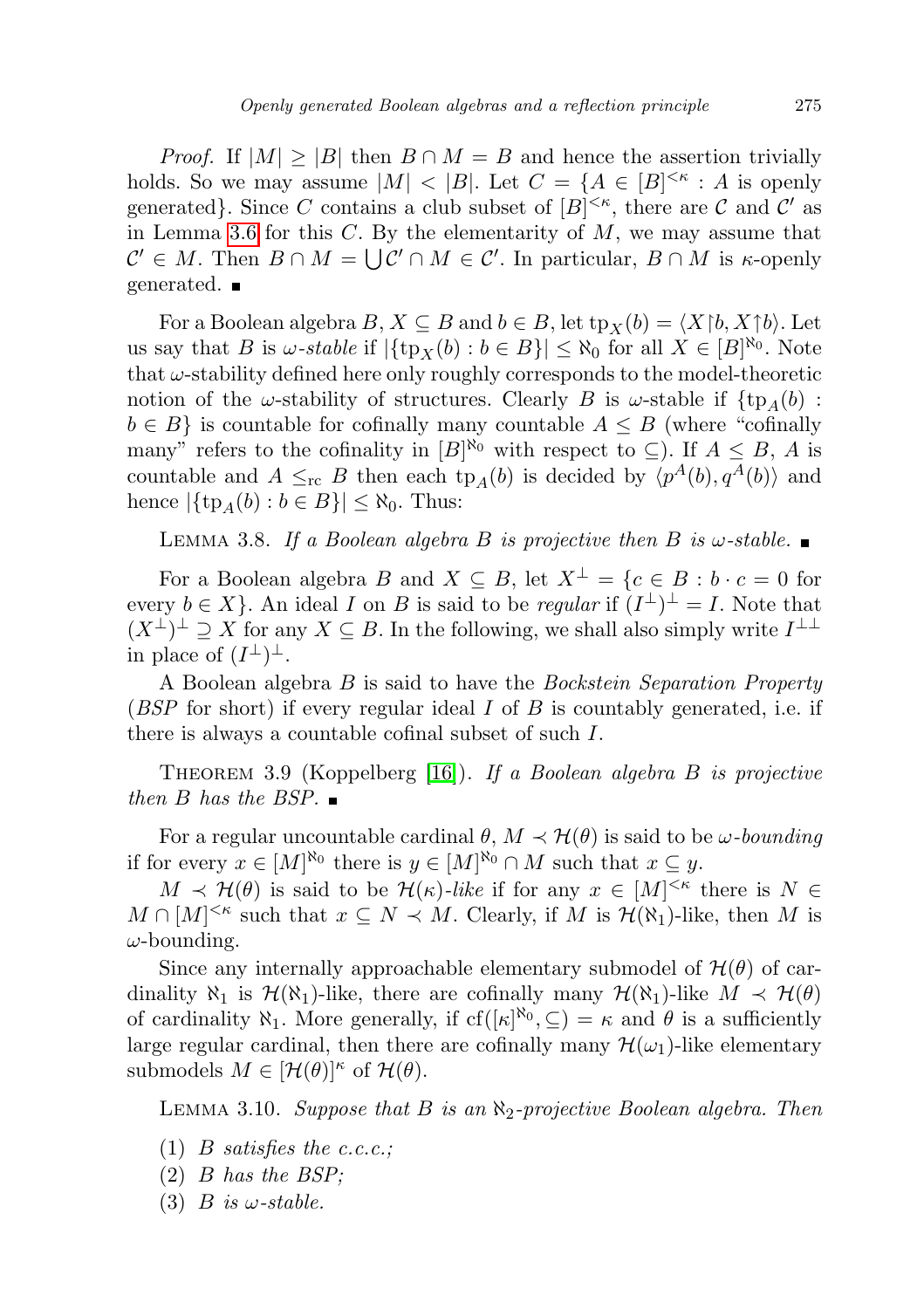*Proof.* (1): Suppose that B does not satisfy the c.c.c. and let  $X \in [B^+]^{\aleph_1}$ be pairwise disjoint. By the  $\aleph_2$ -projectiveness of B, there is  $A \in [B]^{\aleph_1}$  such that  $A \leq B$ ,  $X \subseteq A$  and A is projective. But since A satisfies the c.c.c. (see the remark after Theorem [1.3\)](#page-3-0) this is a contradiction.

(2): Suppose that  $I \subseteq B$  is a regular ideal on B. Let  $\theta$  be a sufficiently large regular cardinal and let  $M \prec \mathcal{H}(\theta)$  be  $\omega$ -bounding with  $|M| = \aleph_1$  and  $B, I \in M$ . Then  $B \cap M$  is projective and hence has the BSP by Theorem [3.9.](#page-14-1) Since  $I \cap M$  is a regular ideal in  $B \cap M$ , there is a countable  $X \subseteq I \cap M$ generating  $I \cap M$ . Let  $x \in M$  be such that x is countable and  $X \subseteq x \subseteq I$ . Then  $M \models "x$  generates I". By elementarity, x really generates I.

(3): Suppose that B were not  $\omega$ -stable. Then there would be  $X \subseteq [B]^{\aleph_0}$ and  $b_{\alpha} \in B$ ,  $\alpha < \omega_1$ , such that  $tp_X(b_{\alpha})$ ,  $\alpha < \omega_1$ , are pairwise distinct. Let  $A \in [B]^{\aleph_1}$  be such that  $A \leq B$ , A is projective and  $X \cup \{b_\alpha : \alpha < \omega_1\} \subseteq A$ . Then X and  $b_{\alpha}$ ,  $\alpha < \omega_1$ , witness that A is not  $\omega$ -stable. This contradicts Lemma  $3.8.$ 

<span id="page-15-7"></span>LEMMA 3.11. Suppose that  $\kappa$  is a cardinal with  $cf([{\kappa}]^{\aleph_0}, \subseteq) = \kappa$  and  $\theta$ is a sufficiently large regular cardinal. Then there are cofinally many  $M \in$  $[\mathcal{H}(\theta)]^{\kappa}$  such that M is an  $\mathcal{H}(\aleph_1)$ -like elementary submodel of  $\mathcal{H}(\theta)$ .

*Proof.* For every  $A \in [\mathcal{H}(\theta)]^{\kappa}$  we show that there is an  $\mathcal{H}(\aleph_1)$ -like elementary submodel M of  $\mathcal{H}(\theta)$  such that  $A \subseteq M$  and  $|M| = \kappa$ .

Let  $\langle M_{\alpha} : \alpha < \omega_1 \rangle$ ,  $\langle C_{\alpha} : \alpha < \omega_1 \rangle$  and  $\langle D_{\alpha} : \alpha < \omega_1 \rangle$  be defined inductively such that

- <span id="page-15-1"></span> $(3.1)$   $A \subseteq M_0$ ;
- <span id="page-15-2"></span>(3.2)  $\langle M_{\alpha} : \alpha < \omega_1 \rangle$  is an increasing chain;
- <span id="page-15-3"></span>(3.3)  $M_{\alpha} \prec \mathcal{H}(\theta)$  and  $|M_{\alpha}| = \kappa$  for all  $\alpha < \omega_1$ ;
- <span id="page-15-4"></span>(3.4)  $C_{\alpha} \in [[M_{\alpha}]^{\aleph_0}]^{\kappa}$  and  $C_{\alpha}$  is cofinal in  $[M_{\alpha}]^{\aleph_0}$  with respect to  $\subseteq$  for all  $\alpha < \omega_1$ ;
- <span id="page-15-5"></span>(3.5) for all  $\alpha < \omega_1$ , we have  $D_\alpha \in [[\mathcal{H}(\theta)]^{\aleph_0}]^{\kappa}$ ,  $N \prec \mathcal{H}(\theta)$  for all  $N \in D_\alpha$ and if  $c \in C_\alpha$  then there is some  $N \in D_\alpha$  with  $c \subseteq N$ ;
- <span id="page-15-6"></span> $(3.6)$   $D_{\alpha} \subseteq M_{\alpha+1}$  for all  $\alpha < \omega_1$ .

Let  $M = \bigcup_{\alpha < \omega_1} M_\alpha$ . Then this M is as desired:  $A \subseteq M$  by [\(3.1\)](#page-15-1) and  $M \prec \mathcal{H}(\theta)$  by [\(3.2\)](#page-15-2) and [\(3.3\)](#page-15-3). Suppose that  $c \in [M]^{\aleph_0}$ . Then there is  $\alpha < \omega_1$ such that  $c \in [M_{\alpha}]^{\aleph_0}$ . By [\(3.4\)](#page-15-4) and [\(3.5\)](#page-15-5), there is  $N \in D_{\alpha}$  such that  $c \subseteq N$ . By [\(3.6\)](#page-15-6),  $N \in M_{\alpha+1} \subseteq M$ .  $N \prec M$  by [\(3.5\)](#page-15-5). Thus M is  $\mathcal{H}(\aleph_1)$ -like.

<span id="page-15-0"></span>THEOREM 3.12. Suppose that  $B$  is a c.c.c.  $\omega$ -stable Boolean algebra with the BSP. Then, for every sufficiently large regular cardinal  $\theta$  and  $\omega$ -bounding  $M \prec \mathcal{H}(\theta)$  with  $B \in M$ , we have  $B \cap M \leq_{\text{rc}} B$ .

*Proof.* Let B,  $\theta$  and M be as above. We show that  $q^{B \cap M}(b)$  exists for all  $b \in B$ .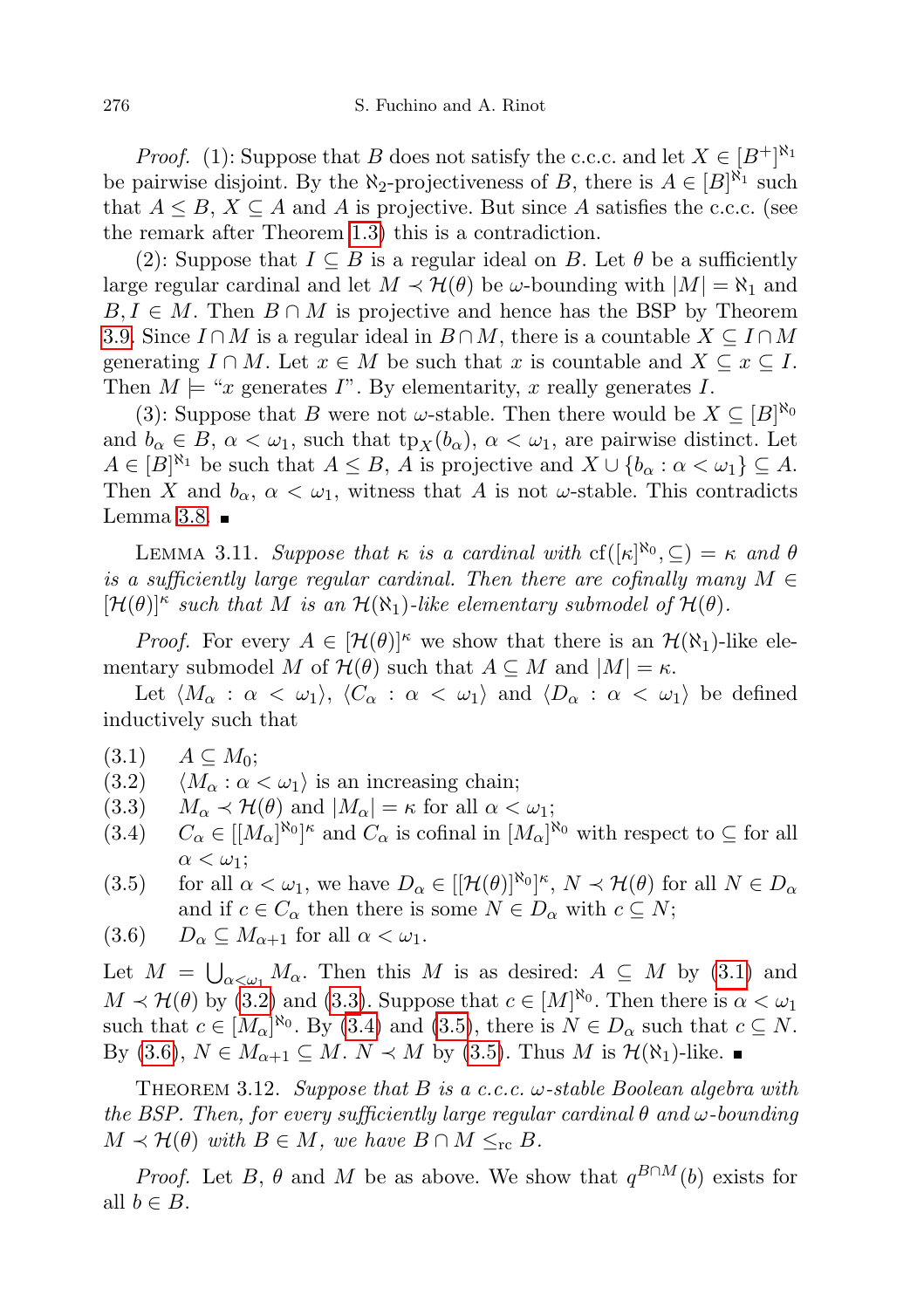Let U be a maximal pairwise disjoint subset of  $(B \cap M)$  $\uparrow$ -b. Then U is countable since B satisfies the c.c.c. Since M is  $\omega$ -bounding, there is  $S \in [M]^{\aleph_0} \cap M$  such that  $U \subseteq S$ . Let  $T = \{\text{tp}_{B \cap S}(b) : b \in B\}$ . Then  $T \in M$ . By the  $\omega$ -stability of B,  $|T| = \aleph_0$ . It follows that  $T \subseteq M$ . In particular,  ${\rm tp}_{B \cap S}(b) \in M$ . Let  $b' \in M$  be such that  ${\rm tp}_{B \cap S}(b') = {\rm tp}_{B \cap S}(b)$ .

Now, let  $K = (B \cap S) \restriction -b = (B \cap S) \restriction -b'$ . Then  $K \in M$  and  $U \subseteq K$ . Let  $J = K^{\perp}$  (where  $\perp$  acts with respect to the Boolean algebra B). Then J is a regular ideal on B and  $J \in M$ . Since B has the BSP, there is  $X \in$  $[J]^{N_0}$  cofinal in J. By elementarity, we may assume that  $X \in M$  and hence  $X \subseteq M$ . Since  $b \in J$ , there is some  $d \in X$  such that  $b \leq d$ .

We claim that d is the upper projection of b onto  $B \cap M$ . Suppose otherwise. Then there would be some  $c \in B \cap M$  such that  $b \leq c$  and  $d \nleq c$ , i.e.  $d \cdot -c \neq 0$ . By the maximality of U, and since  $d \cdot -c \leq -b$ , there is some  $e \in U$  such that  $d \cdot -c \cdot e \neq 0$ . But this contradicts  $d \in X \subseteq J = K^{\perp} \subseteq U^{\perp}$ .

<span id="page-16-0"></span>THEOREM 3.13. Suppose that SSH holds. Then every  $\aleph_2$ -projective Boolean algebra B has a filtration  $\langle B_{\alpha} : \alpha < \kappa \rangle$  for  $\kappa = \text{cf}(|B|)$  such that  $B_{\alpha+1}$  is  $\aleph_2$ -projective and  $B_{\alpha+1} \leq_{\sigma} B$  for all  $\alpha < \kappa$ . In particular,  $B_{\alpha} \leq_{\sigma} B$ for all limit  $\alpha < \kappa$  of countable cofinality.

*Proof.* The assertion is trivial if  $|B| \leq \aleph_1$ . So assume that  $|B| \geq \aleph_2$ . Let  $\theta$  be a sufficiently large regular cardinal.

CASE I:  $|B| = \kappa = \lambda^+$  and  $cf(\lambda) > \omega$ . By SSH, we have  $cf([\lambda]^{\aleph_0}, \subseteq) = \lambda$ . Hence, by Lemma [3.11,](#page-15-7) there is an increasing chain  $\langle M_{\alpha} : \alpha < \kappa \rangle$  of elementary submodels of  $\mathcal{H}(\theta)$  such that

 $(3.7)$   $B \in M_0$ ;

(3.8)  $M_{\alpha}$  is  $\mathcal{H}(\omega_1)$ -like for all  $\alpha < \kappa$ ;

(3.9)  $|M_{\alpha}| = \lambda$  for all  $\alpha < \kappa$ ;

$$
(3.10) \t B \subseteq \bigcup_{\alpha < \kappa} M_{\alpha}.
$$

Let  $B_{\alpha} = B \cap \bigcup_{\beta < \alpha} M_{\beta+1}$  for  $\alpha < \kappa$ . Then  $\langle B_{\alpha} : \alpha < \kappa \rangle$  is a filtration of B. If  $\alpha < \kappa$  is 0 or a successor ordinal, then  $B_{\alpha} = B \cap M_{\alpha}$ , and  $B_{\alpha}$  is  $\aleph_2$ -projective by Proposition [3.7.](#page-13-2) If  $\alpha$  is a limit ordinal, since  $M = \bigcup_{\beta < \alpha} M_{\beta+1}$ is an elementary submodel of  $\mathcal{H}(\theta)$ ,  $B_{\alpha} = B \cap M$  is also  $\aleph_2$ -projective by

Proposition [3.7.](#page-13-2)

Thus the filtration  $\langle B_{\alpha} : \alpha < \kappa \rangle$  is as desired.

CASE II:  $|B| > \kappa$ . Similar to Case I.

CASE III:  $|B| = \kappa = \lambda^+$  and  $cf(\lambda) = \omega$ . Let  $\lambda = \sup_{n \in \omega} \lambda_n$  where  $\langle \lambda_n : n \in \omega \rangle$  is an increasing sequence of cardinals of cofinality  $>\omega$ .

For  $\alpha < \kappa$  and  $n < \omega$ , let  $M_{\alpha,n}$  be defined inductively such that

<span id="page-16-2"></span>(3.11)  $B \in M_{\alpha,0}$  for all  $\alpha < \kappa$ ;

<span id="page-16-1"></span>(3.12)  $M_{\alpha,n} \prec \mathcal{H}(\theta)$  and  $|M_{\alpha,n}| = \lambda_n$  for all  $\alpha < \kappa$  and  $n < \omega$ ;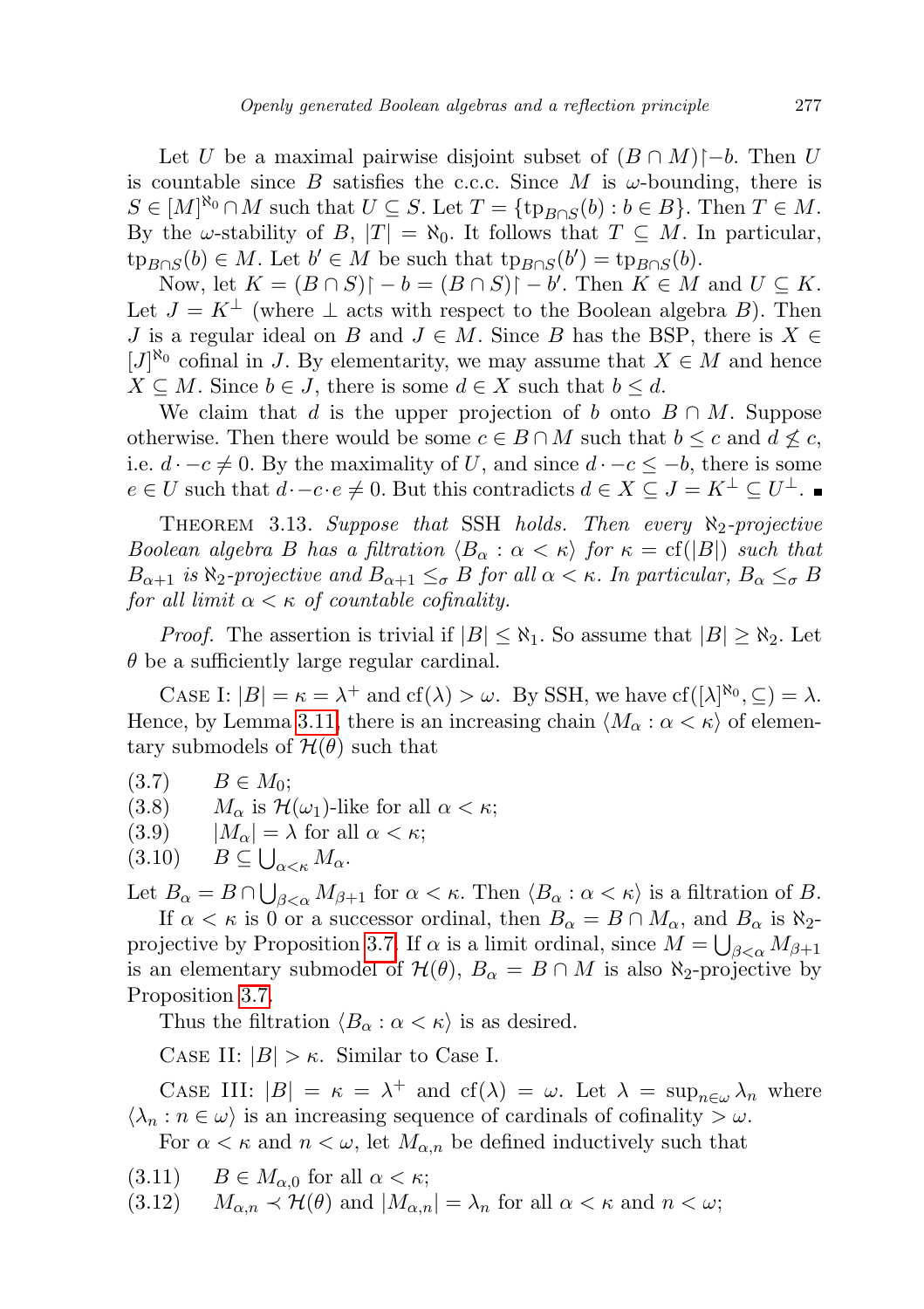<span id="page-17-3"></span><span id="page-17-1"></span>(3.13)  $M_{\alpha,n}$  is  $\mathcal{H}(\aleph_1)$ -like for all  $\alpha < \kappa$  and  $n < \omega$ ; (3.14)  $\langle M_{\alpha,n} : n \in \omega \rangle$  is an increasing chain for all  $\alpha < \kappa;$ (3.15)  $\langle M_{\alpha+1} : \alpha < \kappa \rangle$  is an increasing chain where [\(3.15a](#page-17-1))  $M_{\alpha+1} = \bigcup_{n \in \omega} M_{\alpha,n}$ for  $\alpha < \kappa$ ;  $(3.16)$  $\bigcup_{\alpha<\kappa}M_{\alpha+1}.$ 

The construction of  $M_{\alpha,n}$ 's is possible by SSH and Lemma [3.11.](#page-15-7) Let

<span id="page-17-2"></span>(3.17) 
$$
M_{\gamma} = \bigcup_{\alpha < \gamma} M_{\alpha+1} \quad \text{for all limit } \gamma < \kappa
$$

and let  $B_{\alpha} = B \cap M_{\alpha}$  for all  $\alpha < \kappa$ . Then, by [\(3.12\)](#page-16-1) and [\(3.15\)](#page-17-1)–[\(3.17\)](#page-17-2), we have  $|B_{\alpha}| \leq \lambda$  for all  $\alpha < \kappa$  and  $\langle B_{\alpha} : \alpha < \kappa \rangle$  is a filtration of B. By  $(3.11), (3.13)$  $(3.11), (3.13)$  $(3.11), (3.13)$  and Theorem [3.12,](#page-15-0) we have  $B \cap M_{\alpha,n} \leq_{\text{rc}} B$  for all  $\alpha < \kappa$  and  $n < \omega$ . It follows by the definition [\(3.15a](#page-17-1)) of  $M_{\alpha+1}$  that  $B_{\alpha+1} = B \cap M_{\alpha+1} =$  $\bigcup_{n\in\omega} B\cap M_{\alpha,n}\leq_{\sigma} B$ . By the definition of  $B_{\alpha}$ 's and Proposition [3.7,](#page-13-2) all  $B_{\alpha}$ ,  $\alpha < \kappa$ , are  $\aleph_2$ -projective.

<span id="page-17-0"></span>4. Openly generated Boolean algebras under FRP. In this section, we prove Theorem [1.6.](#page-4-1)

The implication (a) $\Rightarrow$ (b) follows from Theorem [3.2\(](#page-12-0)d) and Lemma [3.1\(](#page-11-1)2).

The proof of the other implication "(b) $\Rightarrow$ (a)" is done by induction on the cardinality of B.

For Boolean algebras of cardinality  $\leq \aleph_1$ , the implication clearly holds.

From now on we need the assumption of FRP. Suppose that we have shown the implication (b) $\Rightarrow$ (a) for all Boolean algebras of cardinality  $\lt \lambda$ for some cardinal  $\lambda > \aleph_1$ .

CASE I:  $\lambda$  is regular. Let B be an  $\aleph_2$ -projective Boolean algebra of cardinality  $\lambda$ . Let  $\mathcal{C} \subseteq \{C \in [B]^{\aleph_1} : C$  is projective} be closed unbounded in  $[B]^{\aleph_1}$ . By Theorem [3.13,](#page-16-0) there is a filtration  $\langle B_\alpha : \alpha < \lambda \rangle$  of B such that all  $B_{\alpha}$ ,  $\alpha < \lambda$ , are  $\aleph_2$ -projective and  $B_{\alpha} \leq_{\sigma} B$  for all  $\alpha \in \lambda \setminus E_{>\omega}^{\kappa}$ . Note that we may apply Theorem [3.13](#page-16-0) here by Theorem [2.2.](#page-7-4) By the induction hypothesis, it follows that all  $B_{\alpha}$ ,  $\alpha < \lambda$ , are openly generated.

Suppose, toward a contradiction, that  $B$  were not openly generated.

CLAIM 4.0.1.  $E = {\alpha \in E_{\omega}^{\lambda} : B_{\alpha} \leq_{\neg\text{rc}} B}$  is stationary in  $\lambda$ .

*Proof.* Otherwise, there is a closed unbounded  $C \subseteq \lambda$  such that, for every  $\alpha \in C \cap E_{\omega}^{\lambda}$ , we have  $B_{\alpha} \leq_{\text{rc}} B$ . But then, by the c.c.c. of B, we can show that  $B_{\alpha} \leq_{\text{rc}} B$  for all  $\alpha \in C \setminus E_{\omega}^{\lambda}$  as well and it follows that B is openly generated by Theorem [3.3.](#page-12-1) This is a contradiction to the assumption on  $B$ . Claim 4.0.1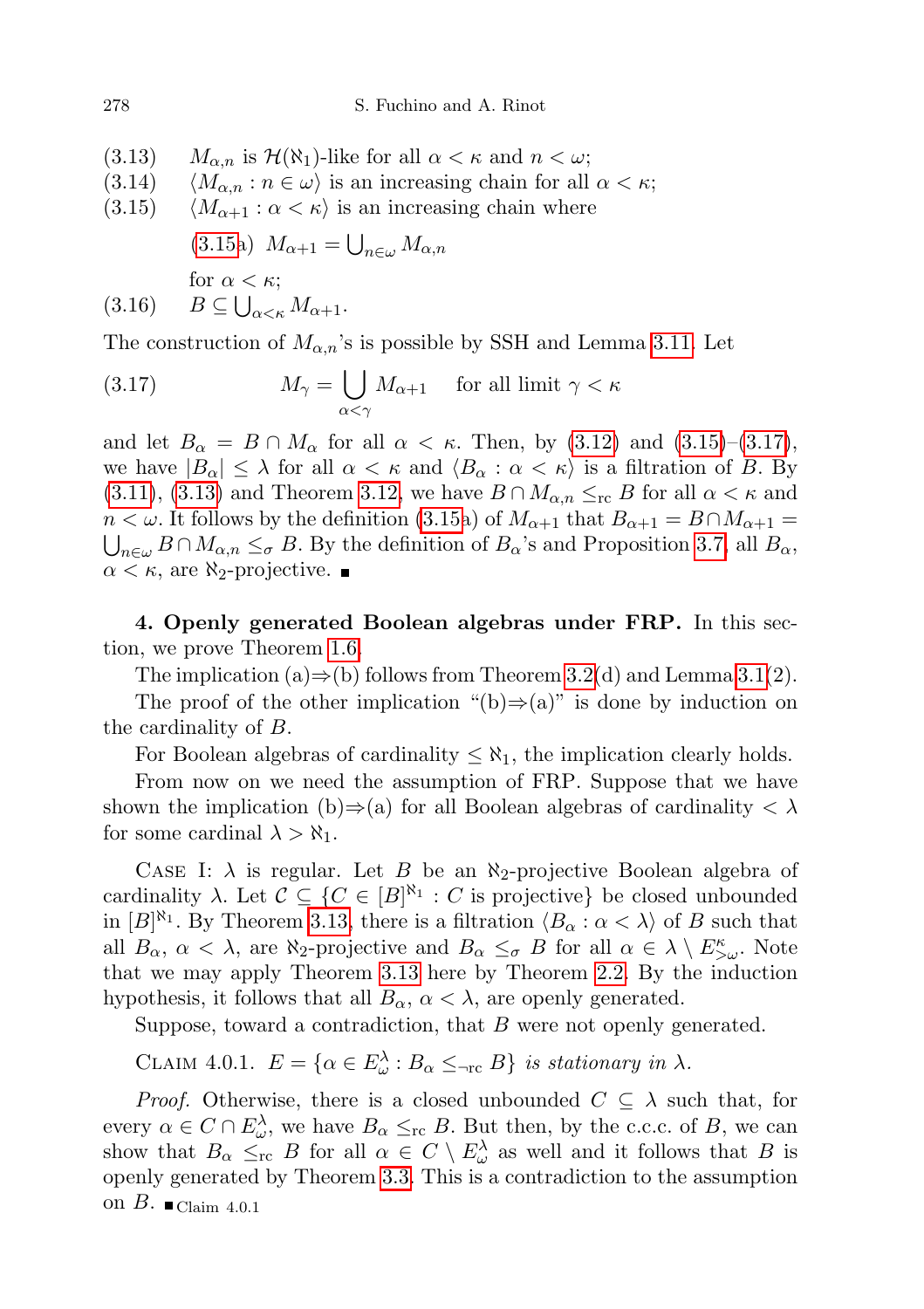We may assume that (the underlying set of) B is  $\lambda$ . By thinning out the stationary set E, we may also assume that (the underlying set of)  $B_{\alpha}$  is  $\alpha$ for all  $\alpha \in E$ .

For each  $\alpha \in E$ , we have  $B_{\alpha} \leq_{\sigma} B$ . So let  $\eta_{\alpha} \in B$  and  $\eta_{n}^{\alpha} \in B_{\alpha}$ ,  $n \in \omega$ , be such that the ideal  $B_{\alpha} \mid \eta_{\alpha}$  is not generated by a single element but  $\{\eta_n^{\alpha} : n \in \omega\}$  generates it. Let  $g : E \to [\lambda]^{\aleph_0}$  be defined by  $g(\alpha) =$  $\{\eta_{\alpha}\}\cup\{\eta_{n}^{\alpha}:n\in\omega\}$  for  $\alpha\in E$ . By (the principle shown in Proposition [1.1](#page-1-2) to be equivalent to) FRP, there is  $I \in \mathcal{C}$  such that  $(1.1)$ – $(1.3)$  hold for I with the  $E$  and  $q$  as above.

Since  $I \in \mathcal{C}$ , I (as a subalgebra of B) is openly generated. On the other hand, by Lemma [1.2,](#page-2-1) I has a filtration  $\langle I_{\xi} : \xi < \omega_1 \rangle$  such that

$$
S = \{ \xi \in \omega_1 : \sup(I_{\xi}) \in I \text{ and } \{ \eta_n^{\sup(I_{\xi})} : n \in \omega \} \subseteq I_{\xi} \}
$$

is stationary. Since  $\eta_{\sup(I_{\xi})} \in I$  for  $\xi \in S \cap I$ , it follows that  $\{\xi \in \omega_1 :$  $I_{\xi} \leq_{\neg \text{rc}} I$   $\supseteq S$  is also stationary. On the other hand, since I is openly generated, the filtration  $\langle I_{\xi} : \xi \langle \omega_1 \rangle$  has a continuous subsequence  $\langle I_{\xi}' \rangle$ :  $\xi < \omega_1$  such that  $I'_\xi \leq_{\rm rc} I$  for all  $\xi < \omega_1$  by Theorem [3.2\(](#page-12-0)b). This is a contradiction.

CASE II:  $\lambda$  is singular. Let B be an  $\aleph_2$ -projective Boolean algebra of cardinality  $\lambda$  and let  $\mu = \text{cf}(\lambda) < \lambda$ . Without loss of generality,  $\omega_1 \subseteq B$ . Let  $h: B^{\leq \omega} \to B$  be such that all  $C \in [B]^{\aleph_1}$  closed with respect to h with  $\omega_1 \subseteq C$  are projective subalgebras of B.

Let  $\langle B_\alpha : \alpha < \mu \rangle$  be a filtration of B such that  $\omega_1 \subseteq B_0$  and each  $B_\alpha$ is closed with respect to h. Then each  $B_{\alpha}$  is  $\aleph_2$ -projective and hence, by the induction hypothesis, openly generated. By Theorem  $3.2(c)$ , there is an FN-mapping  $f_{\alpha}: B_{\alpha} \to [B_{\alpha}]^{<\aleph_0}$  for each  $\alpha < \mu$ . Now let  $\langle C_{\xi} : \xi < \mu \rangle$  be another filtration of B such that

<span id="page-18-0"></span> $(4.1)$   $\omega_1 \subseteq C_0;$ 

<span id="page-18-1"></span>(4.2) C<sub> $\xi$ </sub> is closed with respect to h for all  $\xi < \mu$ ;

<span id="page-18-3"></span>(4.3) C<sub>ξ</sub> is closed with respect to  $f_{\alpha}$ ,  $\alpha < \mu$ , for all  $\xi < \mu$ .

By [\(4.1\)](#page-18-0), [\(4.2\)](#page-18-1) and the induction hypothesis, all  $C_{\xi}$ ,  $\xi < \mu$ , are openly generated.

<span id="page-18-2"></span>For  $\xi < \mu$  and  $b \in B$  let  $\alpha_0 < \mu$  be such that  $b \in B_{\alpha_b}$ . For  $\alpha \in \mu \setminus \alpha_b$ , let

(4.4) 
$$
b_{\alpha}^{\xi} = \sum^{B} (f_{\alpha}(b) \cap C_{\xi} | b).
$$

Note that  $b_{\alpha}^{\xi}$  is well-defined since  $f_{\alpha}(b)$  is finite.

<span id="page-18-4"></span>CLAIM 4.0.2. For  $\xi < \mu$  and  $b \in B$ ,  $\langle b_{\alpha}^{\xi} : \alpha \in \mu \setminus \alpha_b \rangle$  is an increasing sequence cofinal in  $C_{\xi}$  |b.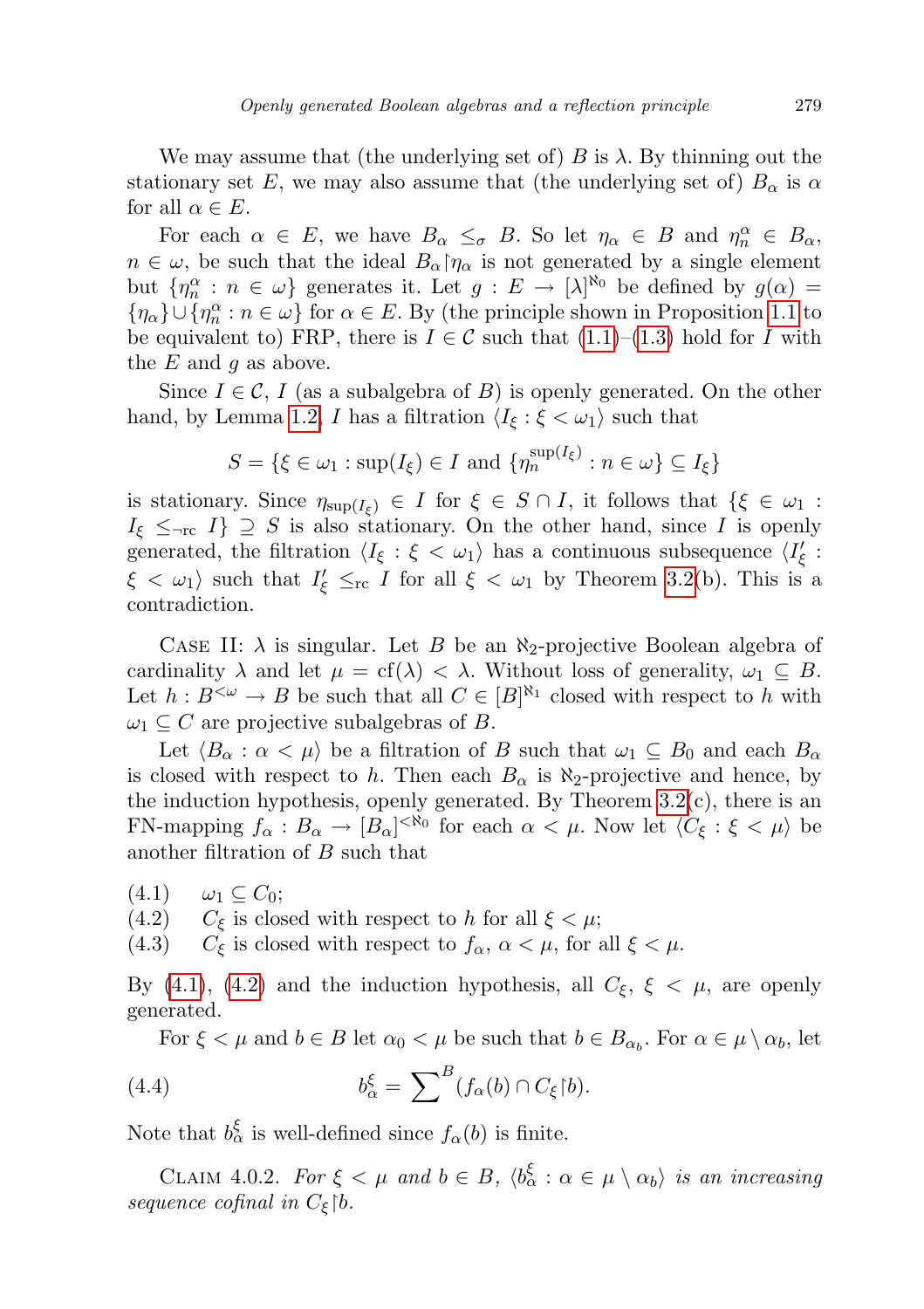*Proof.* Suppose  $\alpha_b \leq \alpha_0 < \alpha_1 < \mu$ . Since  $b_{\alpha_0}^{\xi} \leq b$ , there is  $c \in f_{\alpha_1}(b_{\alpha_0}^{\xi})$  $f_{\alpha_1}(b)$  such that  $b_{\alpha_0}^{\xi} \leq c \leq b$ . Since  $b_{\alpha_0}^{\xi} \in C_{\xi}$  by [\(4.4\)](#page-18-2), we have  $f_{\alpha_1}(b_{\alpha_0}^{\xi}) \subseteq C_{\xi}$ by [\(4.3\)](#page-18-3). Hence  $c \in C_{\xi}$  [b. By [\(4.4\)](#page-18-2) with  $\alpha = \alpha_1$ , it follows that  $c \leq b_{\alpha_1}^{\xi}$ . Thus  $b_{\alpha_0}^{\xi} \leq b_{\alpha_1}^{\xi}$ .

Now, suppose that  $c \in C_{\xi} \mid b$ . Let  $\alpha^* \in \mu \setminus \alpha_b$  be such that  $c \in B_{\alpha^*}$ . Then there is  $d \in f_{\alpha^*}(c) \cap f_{\alpha^*}(b)$  such that  $c \leq d \leq b$ . By [\(4.3\)](#page-18-3) and since  $c \in C_{\xi}$ , we have  $d \in C_{\xi}$ . Thus, by [\(4.4\)](#page-18-2), we have  $c \leq d \leq b_{\alpha^*}^{\xi}$ . This shows that  $\{b_{\alpha}^{\xi} : \alpha \in \mu \setminus \alpha_0\}$  is cofinal in  $C_{\xi}$  |b.  $\blacksquare$  Claim 4.0.2

CASE IIa:  $\mu = \omega$ . By Claim [4.0.2,](#page-18-4)  $C_{\xi} \leq_{\sigma} B$  for all  $\xi < \mu$ . By Bandlow's Theorem [3.4,](#page-12-2) it follows that  $B$  is openly generated.

CASE IIb:  $\mu > \omega$ . In this case, we have the following:

CLAIM 4.0.3.  $C_{\xi} \leq_{\text{rc}} B$  for all  $\xi < \mu$ .

*Proof.* Otherwise,  $\langle b_{\alpha}^{\xi} : \alpha \in \mu \setminus \alpha_b \rangle$  would be strictly increasing for some  $b \in B$ . Since B satisfies the c.c.c., this is a contradiction.  $\blacksquare$  Claim 4.0.3

By Theorem [3.3,](#page-12-1) it follows that B is openly generated.  $\blacksquare_{\text{Theorem 1.6}}$ 

A Boolean algebra B is said to be  $\mathcal{L}_{\infty,\aleph_2}$ -projective if  $B \models \psi$  for any  $\mathcal{L}_{\infty,\aleph_2}$ -sentence  $\psi$  which holds in all projective Boolean algebras. Similarly to [\[5\]](#page-21-3) we now obtain under FRP the following:

<span id="page-19-1"></span>THEOREM 4.1. Assume FRP. Then every  $\mathcal{L}_{\infty,\aleph_2}$ -projective Boolean algebra is openly generated.

In [\[5\]](#page-21-3) a counterexample to the assertion of Theorem 4.1 is constructed under the existence of a non-reflecting stationary set in  $E^{\kappa}_{\omega}$  for some regular  $\kappa$ . This shows that the assertion of Theorem [4.1](#page-19-1) above implies ORP.

PROBLEM 1. Does the assertion of Theorem [4.1](#page-19-1) imply FRP?

In the next section we show that the assertion of Theorem [1.6](#page-4-1) implies and hence is equivalent to FRP.

<span id="page-19-0"></span>5. Implication of FRP from the assertion of Theorem [1.6.](#page-4-1) As we already mentioned in Section [2,](#page-5-0) it is shown in [\[12,](#page-22-1) Theorem 2.5] that the negation of FRP is equivalent to the existence of a regular  $\kappa > \aleph_1$  satisfying  $ADS<sup>-</sup>(\kappa)$ , that is, such that there is a stationary  $S \subseteq E_{\omega}^{\kappa}$  and an almost essentially disjoint  $g: S \to [\kappa]^{\aleph_0}$  with

<span id="page-19-2"></span>(5.1)  $q(\alpha) \subseteq \alpha$  and  $otp(q(\alpha)) = \omega$  for all  $\alpha \in S$ .

<span id="page-19-3"></span>In [\[12,](#page-22-1) Lemma 2.3] it is shown that we may assume that  $q$  as above is a ladder system on  $S$ , that is, in addition to  $(5.1)$ , we may also assume that  $g(\alpha)$  is a cofinal subset of  $\alpha$  for all  $\alpha \in S$ .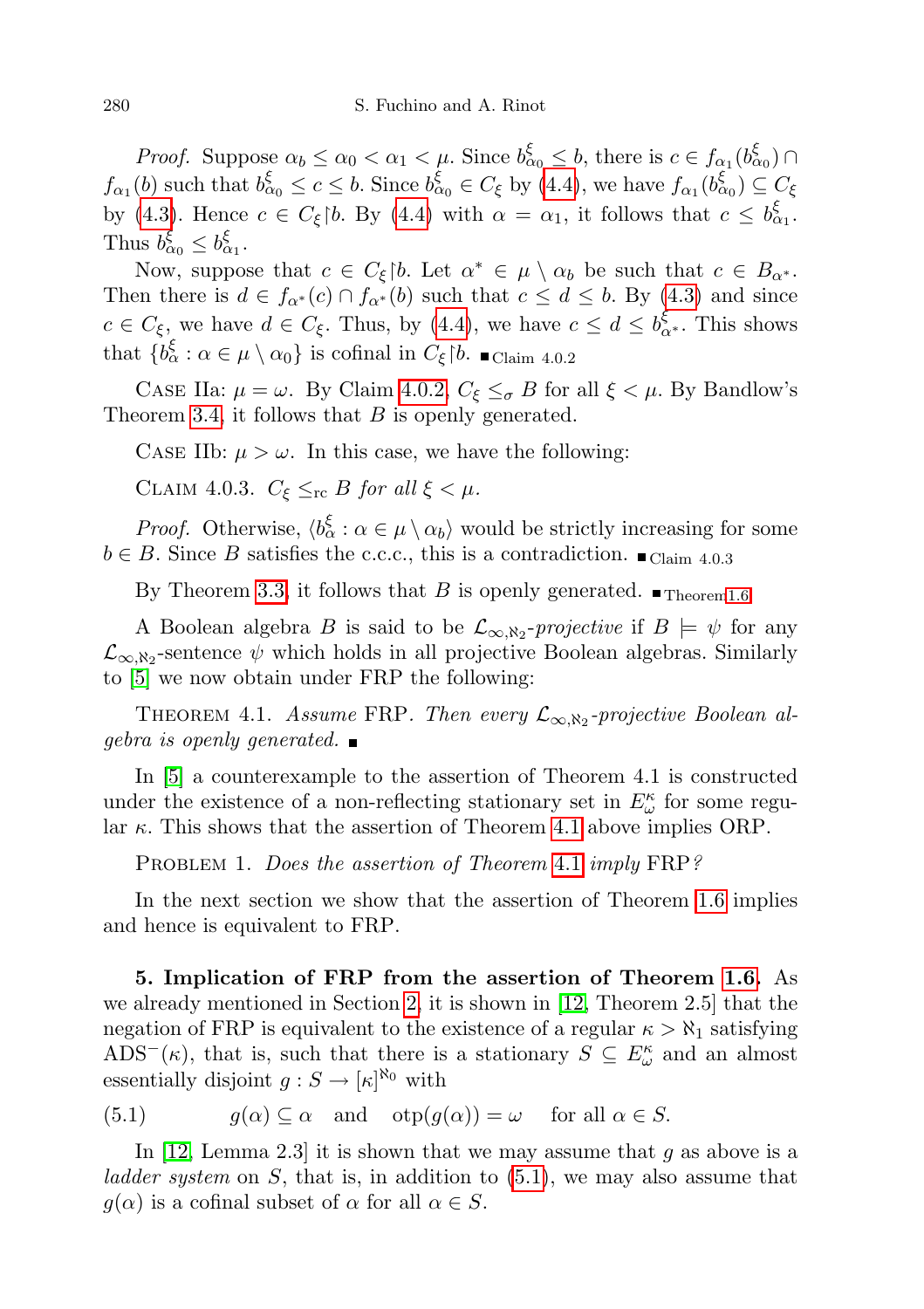PROPOSITION 5.1. Suppose that  $S \subseteq E_{\omega}^{\kappa}$  is a stationary set for a regular cardinal  $\kappa \geq \aleph_2$  and  $g : S \to [\kappa]^{\aleph_0}$  is an almost essentially disjoint ladder system. Then there is a Boolean algebra B of cardinality  $\kappa$  such that

- <span id="page-20-0"></span> $(5.2)$  B is not openly generated, but
- <span id="page-20-1"></span>(5.3) B is  $\lambda$ -openly generated for all regular  $\lambda \leq \kappa$ .

*Proof.* Let S and q be as above. Without loss of generality, we may assume that  $g(\alpha)$  consists of successor ordinals for all  $\alpha \in S$ .

Let  $D = {\alpha + 1 : \alpha < \kappa}$  and let  $X = {c_{\alpha} : \alpha \in S \cup D}$  where  $c_{\alpha}$ ,  $\alpha \in S \cup D$ , are pairwise distinct constant symbols. Let  $\lt_B$  be the partial ordering on X defined by

(5.4) 
$$
c_{\alpha} <_{B} c_{\beta}
$$
 if and only if  $\alpha \in D, \beta \in S$  and  $\alpha \in g(\beta)$ 

for  $c_{\alpha}, c_{\beta} \in X$ .

Let B be the Boolean algebra generated by X freely except  $\lt_B$ . That is,  $B = \text{Fr } X/I_{\leq_B}$  where  $I_{\leq_B}$  is the ideal on Fr X generated by  $\{c_{\alpha} \cdot -c_{\beta} :$  $\alpha, \beta \in S \cup D$ ,  $c_{\alpha} < B c_{\beta}$ .

We show that this  $B$  satisfies [\(5.2\)](#page-20-0) and [\(5.3\)](#page-20-1). Note that elements of  $B$ can be represented uniquely by a term  $t$  in reduced disjunctive normal form built up from some elements of  $X$ . In the following we always identify such terms t with elements of B they represent. In particular, we consider X as a subset of B.

For  $t \in B$ , let

$$
C(t) = \{c_{\alpha} : c_{\alpha} \text{ appears in } t\}.
$$

CLAIM 5.1.1.  $B = (5.2)$  $B = (5.2)$ , i.e., B is not openly generated.

*Proof.* Otherwise there would be an FN-mapping  $f : B \to [B]^{<\aleph_0}$ . Let  $f_0: X \to [X]^{< \aleph_0}$  be defined by  $f_0(c_\alpha) = \bigcup \{C(t) : t \in f(c_\alpha)\}.$ 

By Fodor's Lemma, there is a stationary  $S' \subseteq S$  such that

$$
f_0(c_{\alpha}) \cap \{c_{\beta} : \beta < \alpha\} \subseteq \{c_{\beta} : \beta < \delta^*\}
$$

for some fixed  $\delta^* < \kappa$  for all  $\alpha \in S'$ . By a further application of Fodor's Lemma, we obtain a stationary set  $S'' \subseteq S'$  such that the first element in  $g(\alpha)$  above  $\delta^*$  is some fixed  $\beta^* < \kappa$  for all  $\alpha \in S''$ . Let  $\alpha^* \in S''$  be such that  $f_0(c_{\beta^*}) \subseteq \{c_{\beta} : \beta < \alpha^*\}$ . Since  $\beta^* \in g(\alpha^*)$  we have  $c_{\beta^*} <_{B} c_{\alpha^*}$ . Then  $f_0(c_{\beta^*}) \cap f_0(c_{\alpha^*}) \subseteq \delta^*$ . It follows that  $f(c_{\beta^*}) \cap f(c_{\alpha^*})$  cannot contain an element interpolating  $c_{\alpha^*}$  and  $c_{\beta^*}$  with respect to the ordering  $\leq_B$ . This is a contradiction.  $\blacksquare$  Claim 5.1.1

CLAIM 5.1.2.  $B \models (5.3)$  $B \models (5.3)$ . More specifically, for any  $Y \in [X]^{<\kappa}$ ,  $[Y]_B$  is openly generated.

*Proof.* Suppose  $Y \in [X]^{<\kappa}$ . Let  $\overline{Y} = \{\alpha \in S \cup D : c_{\alpha} \in Y\}$ . Since g is almost essentially disjoint, there is a regressive  $h : S \cap Y \to \kappa$  such that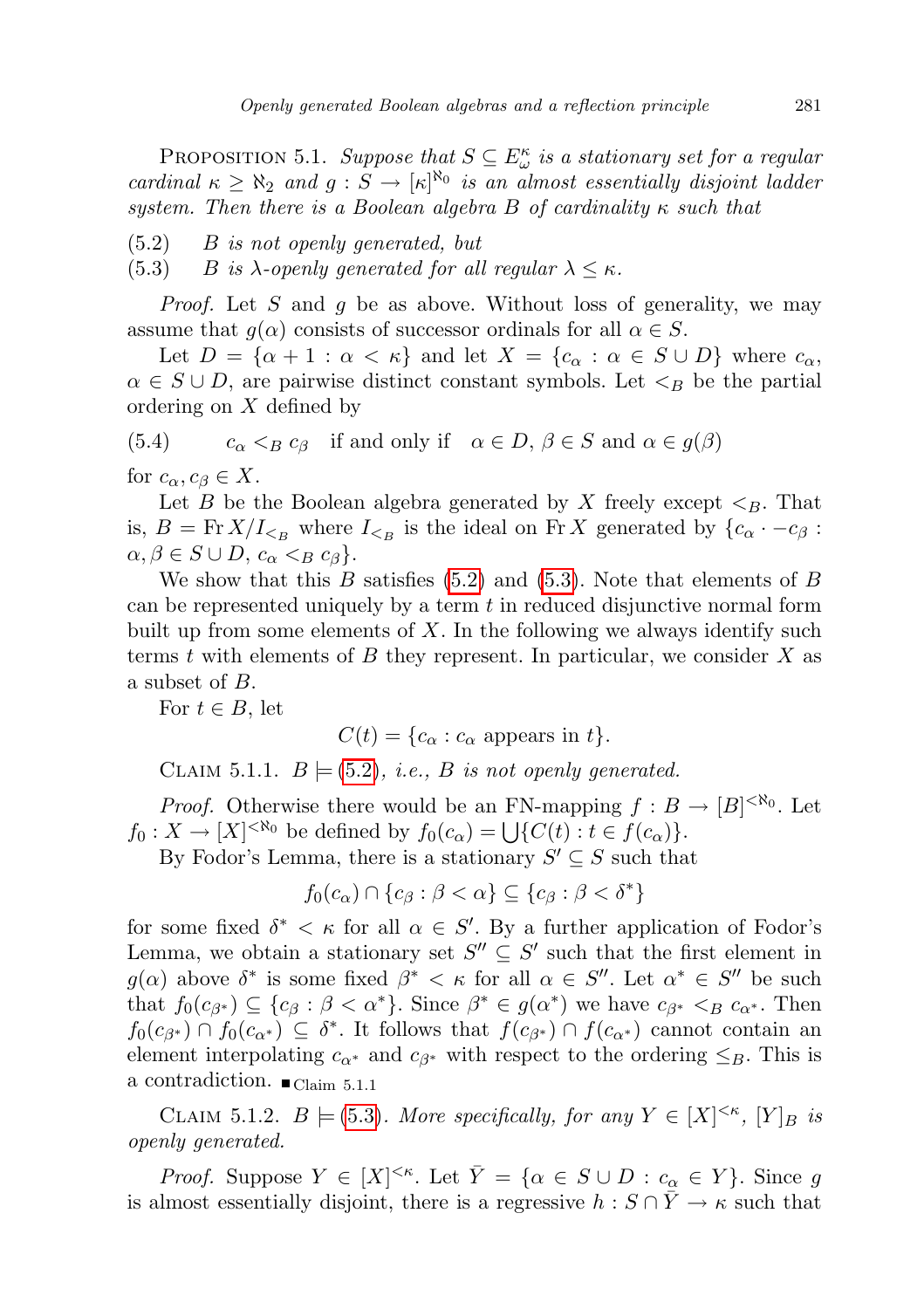$g(\alpha) \setminus h(\alpha), \, \alpha \in S \cap \bar{Y}$ , are pairwise disjoint. Let  $f_0: Y \to [Y]^{<\aleph_0}$  be defined by

$$
f_0(c_{\alpha}) = \begin{cases} \{c_{\alpha}, c_{\beta}\} & \text{if } \beta \in S \cap \bar{Y} \text{ and} \\ & \alpha \in g(\beta) \setminus h(\beta), \\ \{c_{\alpha}\} \cup (\{c_{\beta} : \beta \in g(\alpha) \cap h(\alpha)\} \cap Y) & \text{if } \alpha \in S \cap \bar{Y}, \\ \{c_{\alpha}\} & \text{otherwise} \end{cases}
$$

for  $c_{\alpha} \in Y$ .

Clearly  $f_0$  is an FN-mapping (for the partial ordering  $\langle Y, \langle B|Y \rangle$ ). Now let  $f: [Y]_B \to [[Y]_B]^{<\aleph_0}$  be defined by

$$
f(t) = \left[ \bigcup \{ f_0(c) : c \in C(t) \} \cup C(t) \right]_B
$$

for  $t \in [Y]_B$ . Then f is an FN-mapping on  $[Y]_B$ . Claim 5.1.2 Proposition 5.1

<span id="page-21-4"></span>THEOREM 5.2. The assertion of Theorem [1.6](#page-4-1) is equivalent to FRP over ZFC.

*Proof.* By Theorem [1.6,](#page-4-1) Proposition [5.1](#page-19-3) and by [\[12,](#page-22-1) Theorem 2.5].  $\blacksquare$ 

Acknowledgements. The research of the first author was supported by Grant-in-Aid for Scientific Research (C) No. 21540150 of the Ministry of Education, Culture, Sports, Science and Technology of Japan.

The authors would like to thank Hiroshi Sakai for his valuable comments. They also thank the referee for reading the paper very carefully and giving many comments and suggestions.

## References

- <span id="page-21-5"></span>[\[1\]](http://dx.doi.org/10.2307/2273877) R. E. Beaudoin, Strong analogues of Martin's Axiom imply Axiom R, J. Symbolic Logic 52 (1987), 216–218.
- <span id="page-21-7"></span>[\[2\]](http://dx.doi.org/10.1142/S021906130100003X) J. Cummings, M. Foreman and M. Magidor, Squares, scales and stationary reflection, J. Math. Logic 1 (2001), 35–99.
- <span id="page-21-8"></span>[3] Q. Feng, On weakly stationary sets, Proc. Amer. Math. Soc. 105 (1989), 727–735.
- <span id="page-21-2"></span>[\[4\]](http://dx.doi.org/10.1090/S0002-9947-1986-0825729-X) W. Fleissner, Left-separated spaces with point-countable bases, Trans. Amer. Math. Soc. 294, (1986), 665–677.
- <span id="page-21-3"></span>[\[5\]](http://dx.doi.org/10.2307/2275267) S. Fuchino, Some remarks on openly generated Boolean algebras, J. Symbolic Logic 59 (1994), 302–310.
- <span id="page-21-6"></span>[6] —, Set-theoretic aspects of nearly projective Boolean algebras, Appendix to [\[13\]](#page-22-5), 165–194.
- <span id="page-21-0"></span>[7] —, Left-separated topological spaces under Fodor-type reflection principle, RIMS Kôkyûroku 1619 (2008), 32-42.
- <span id="page-21-1"></span> $[8] \quad$ —, Fodor-type reflection principle and Balogh's reflection theorems, RIMS Kôkyûroku 1686 (2010), 41–58.